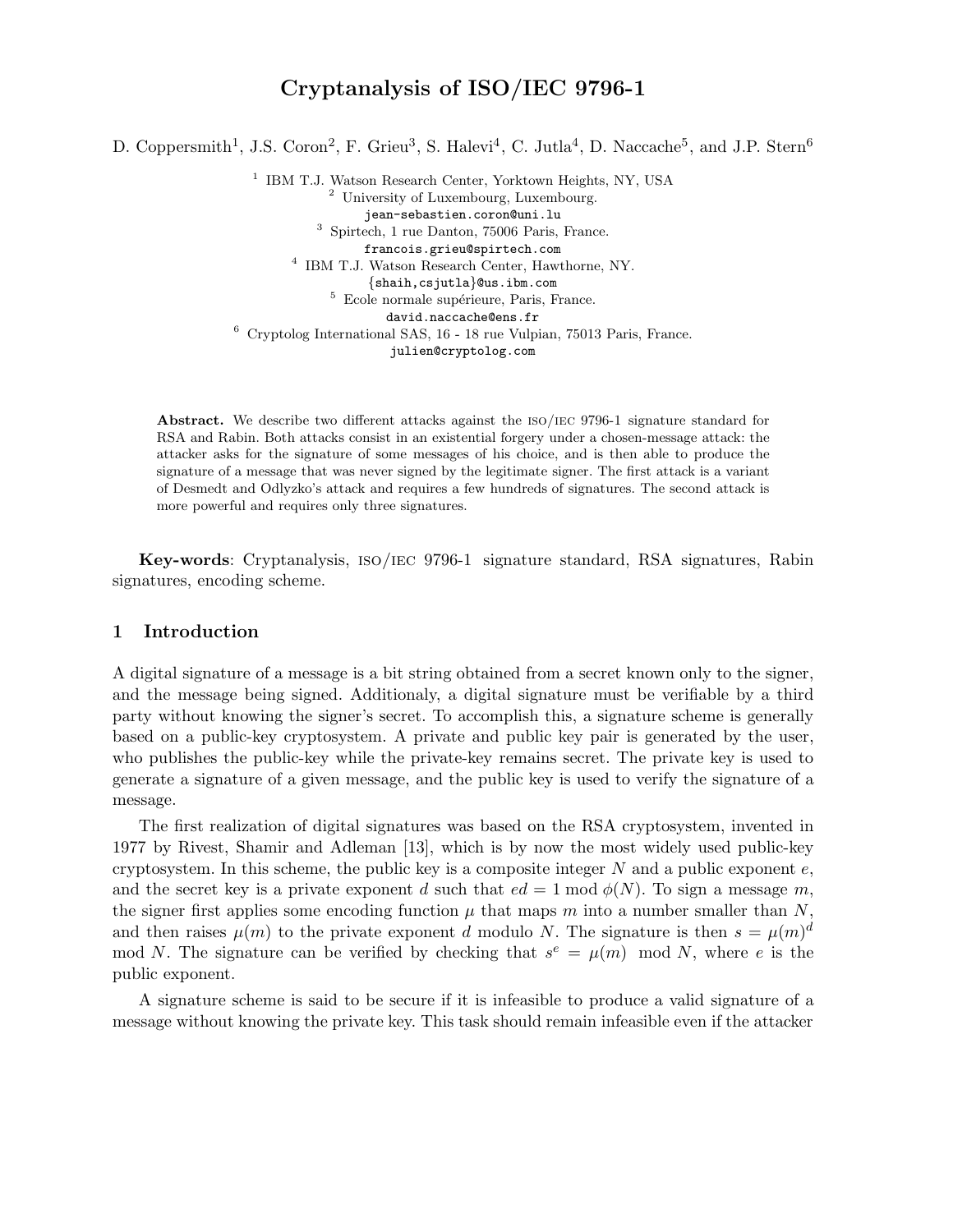can obtain the signature of any message of his choice. This security notion was formalized by Goldwasser, Micali and Rivest in [6] and is called existential unforgeability under an adaptive chosen message attack. It is the strongest security notion for a signature scheme and it is now considered as the standard security notion for signature schemes.

The iso/iec 9796-1 standard [8] was published in 1991 by ISO as the first international standard for digital signatures. It specifies some encoding function  $\mu$  (among other things). For many years, the standard was believed to be secure, as no attack better than factoring the modulus N was known; see [5] for the rationale behind the design of  $\text{ISO}/\text{IEC}$  9796-1 and [12] for a survey on RSA-based digital signatures.

In this paper, we describe two different attacks against the ISO/IEC 9796-1 signature standard. Each of the two attacks constitutes existential forgery under a chosen-message attack: the attacker asks for the signature of some messages of his choice, and is then able to produce the signature of a message that was never signed by the owner of the private key. The first attack [1], designed by Coppersmith, Halevi and Jutla, appeared as a research contribution to P1363. It is a variant of an attack, published at Crypto '99 by Coron, Naccache and Stern [2], against a slightly modified variant of the iso/iec 9796-1 standard. These attacks are a variant of Desmedt and Odlyzko's attack against RSA and require a few hundred signatures. The second attack was published by Grieu at Eurocrypt 2000 [7] and uses a different technique; it is more powerful as it requires only three signatures. We describe both attacks in this paper because the first attack, albeit less powerful, is more algebraic and easier to understand. Note that after the publication of these attacks, the iso/iec 9796-1 standard was withdrawn.

## 2 RSA and Rabin Signature Schemes

## 2.1 The RSA Signature Scheme

In this section, we briefly recall the RSA signature scheme, based on the RSA cryptosystem. The user generates two random primes  $p$  and  $q$  of approximately the same size, and computes the modulus  $N = p \cdot q$ . He randomly picks an encryption exponent  $e \in \mathbb{Z}_{\phi}^*$  $\phi(N)$  and computes the corresponding decryption exponent d such that  $e \cdot d = 1 \mod \phi(N)$ . Alternatively, the user can select a small exponent e such as  $e = 3$  or  $e = 2^{16} + 1$ . The public-key is then  $(N, e)$  and the private key is  $(N, d)$ . The RSA signature scheme is specified by an encoding function  $\mu$ , which takes as input a message m and returns an integer modulo N, denoted  $\mu(m)$ . Below we sometime call  $\mu(m)$  "the redundant message" (since  $\mu$  would typically add some redundancy). The signature of a message m is then:

$$
s = \mu(m)^d \mod N
$$

The signature is verified by checking that

$$
\mu(m) \stackrel{?}{=} s^e \mod N
$$

## 2.2 The Rabin Signature scheme

The Rabin-Williams signature scheme (see [11]) is similar to RSA, but it uses a public exponent  $e = 2$ ; it is a variant of the Rabin signature scheme that enables deterministic signing. As for RSA, it uses an encoding function  $\mu(m)$ , but with the additional property that  $\mu(m) = 6$ mod 16 for all m.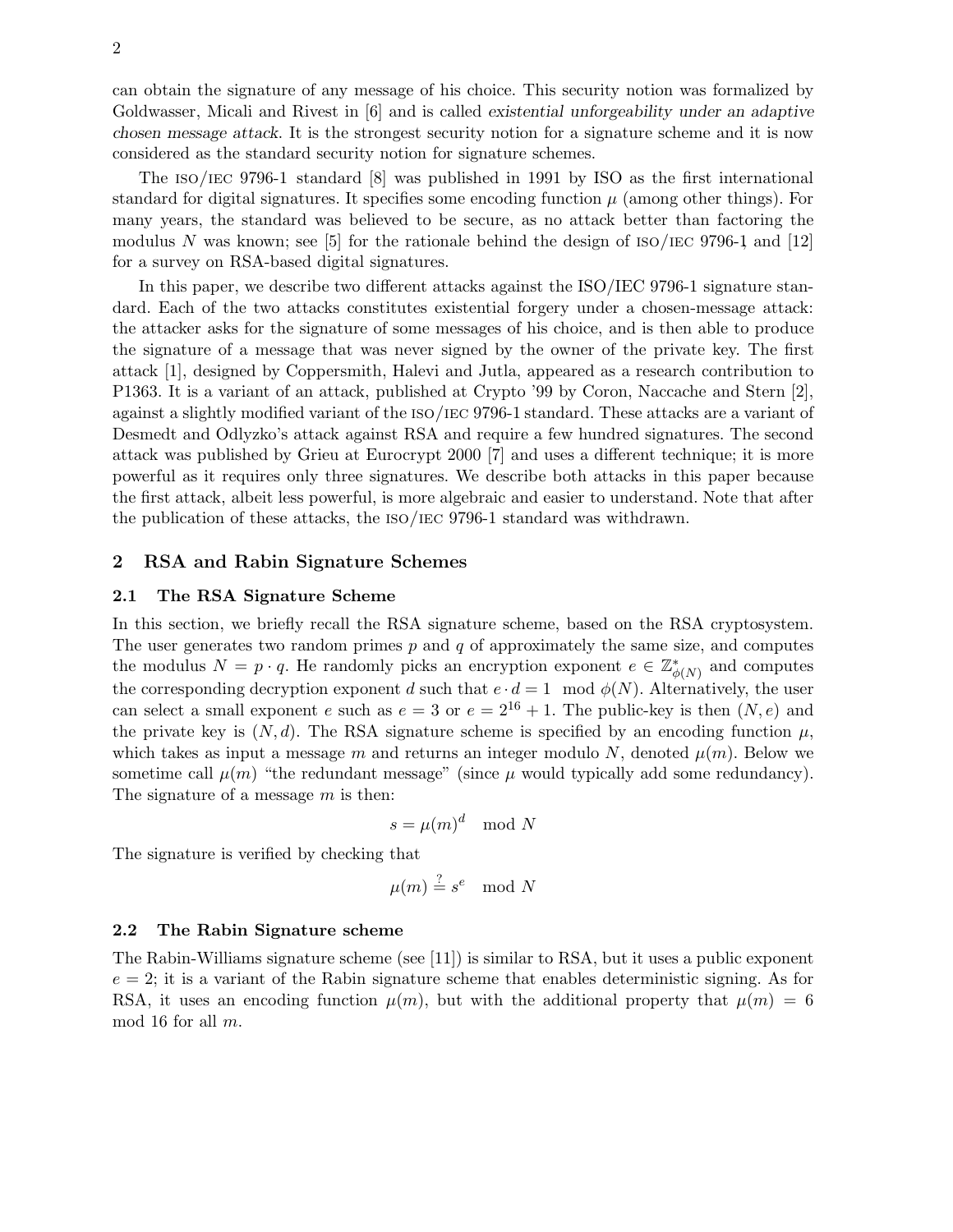**Key generation:** on input  $1^k$ , generate two  $k/2$ -bit primes p and q such that  $p = 3 \mod 8$ and  $q = 7 \mod 8$ . The public key is  $N = p \cdot q$  and the private key is  $d = (N - p - q + 5)/8$ .

**Signature generation:** compute the Jacobi symbol  $J = \left(\frac{\mu(m)}{N}\right)$ N ). The signature of  $m$  is then  $s = \min(\sigma, N - \sigma)$ , where:

$$
\sigma = \begin{cases} \mu(m)^d \mod N & \text{if } J = 1\\ (\mu(m)/2)^d \mod N & \text{otherwise} \end{cases}
$$

**Signature verification:** compute  $\omega = s^2 \mod N$  and check that:

$$
\mu(m) \stackrel{?}{=} \begin{cases}\n\omega & \text{if } \omega = 6 \mod 8 \\
2 \cdot \omega & \text{if } \omega = 3 \mod 8 \\
N - \omega & \text{if } \omega = 7 \mod 8 \\
2 \cdot (N - \omega) & \text{if } \omega = 2 \mod 8\n\end{cases}
$$

To prove the signature scheme's soundness, we first recall some known facts about Legendre and Jacobi symbols. The Legendre symbol relative to an odd prime  $p$  is defined by:

$$
\left(\frac{x}{p}\right) = \begin{cases} 1 & \text{if } x \neq 0 \mod p \text{ and } x \text{ is a square modulo } p \\ 0 & \text{if } x = 0 \mod p \\ -1 & \text{otherwise.} \end{cases}
$$

**Lemma 1.** Let  $p \neq 2$  be a prime. For any integer x,

$$
\left(\frac{x}{p}\right) = x^{\frac{p-1}{2}} \mod p
$$

The Jacobi symbol relative to an odd integer  $n = \prod p_i^{e_i}$  is defined from Legendre symbols as follows:

$$
\left(\frac{x}{n}\right) = \prod \left(\frac{x}{p_i}\right)^{e_i}
$$

The Jacobi symbol can be computed without knowing the factorization of n; we refer to  $[15]$ for a detailed study. The following lemma enables to show that signature verification of Rabin-Williams signature scheme works. In particular, the fact that  $\left(\frac{2}{N}\right)$  $\left(\frac{2}{N}\right) = -1$  ensures that either  $\mu(m)$  or  $\mu(m)/2$  has Jacobi symbol equal to 1.

**Lemma 2.** Let N be an RSA-modulus with  $p = 3 \mod 8$  and  $q = 7 \mod 8$ . Then  $\left(\frac{2}{N}\right) = -1$ **EXECUTE:** Note that  $\frac{1}{N}$  and  $\left(\frac{-1}{N}\right) = 1$ . Let  $d = (N - p - q + 5)/8$ . Then for any integer x such that  $\left(\frac{x}{N}\right) = 1$ ,  $\left(\frac{x}{N}\right) = 1$ , we have that  $x^{2d} = x \mod N$  if x is a square modulo N, and  $x^{2d} = -x \mod N$  otherwise.

## 3 Desmedt and Odlyzko's attack

This attack [3] applies to the RSA and Rabin signature schemes and provides an existential forgery against a chosen-message attack.

1. Select a bound y and let  $L = (p_1, \ldots, p_\ell)$  be the list of primes smaller than y.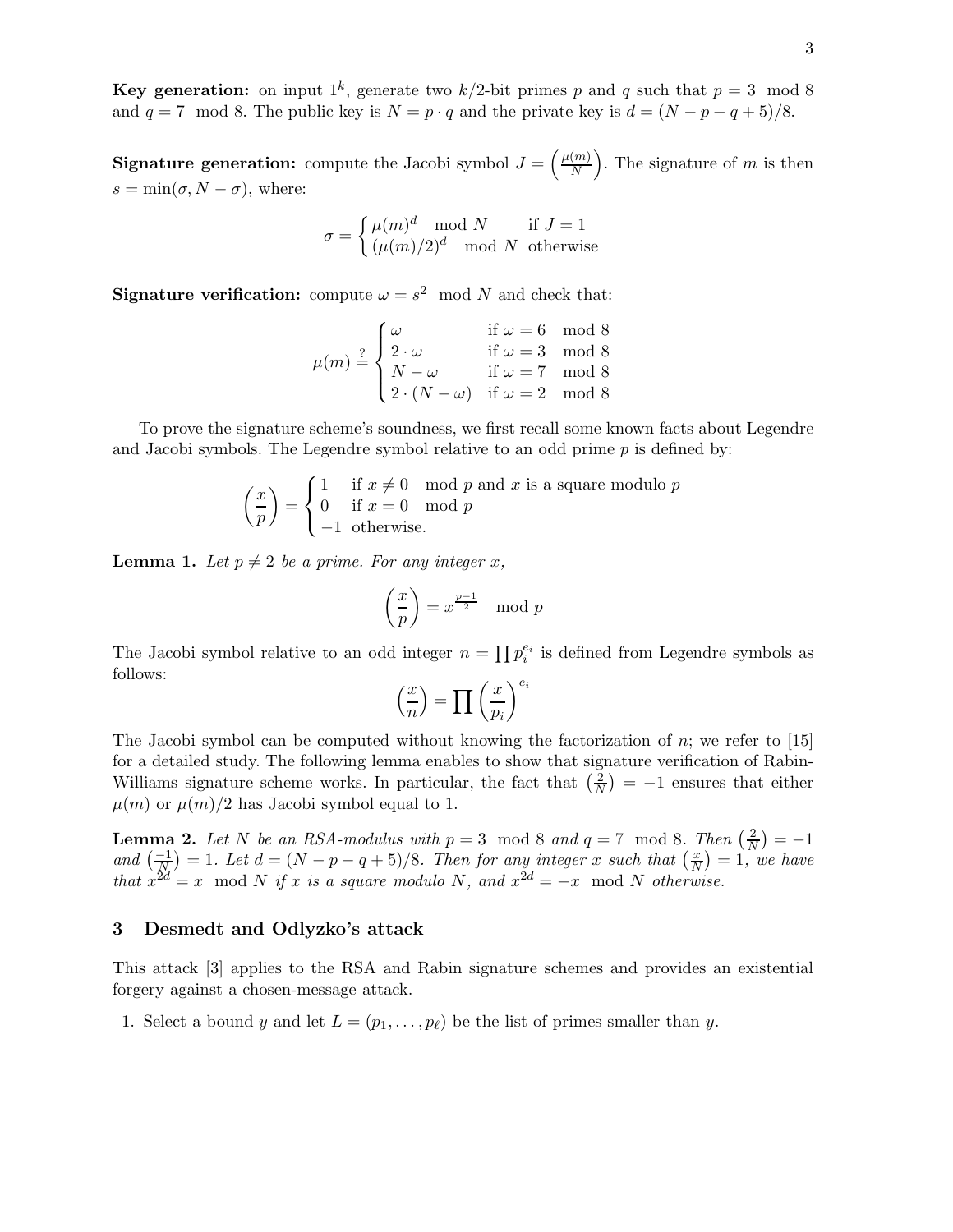- 2. Find at least  $\ell+1$  messages  $m_i$  such that each  $\mu(m_i)$  is the product of primes in L.
- 3. Express one  $\mu(m_i)$  as a multiplicative combination of the other  $\mu(m_i)$ , by solving a linear system given by the exponent vectors of the  $\mu(m_i)$  with respect to the primes in L.
- 4. Ask for the signature of the  $m_i$  for  $i \neq j$  and forge the signature of  $m_j$ .

The attack complexity depends on the length of L and on the difficulty of finding at step 2 enough  $\mu(m_i)$  which are the product of primes in L. Generally, the attack applies only if  $\mu(m)$ is small; otherwise, the probability that  $\mu(m)$  is the product of small primes only is too small.

#### 3.1 The Desmedt and Odlyzko Attack for RSA with prime e

In the following, we describe the attack in more detail. First, we focus on RSA, that is we have  $gcd(e, \phi(N)) = 1$ , and assume that e is a prime integer. We let  $\tau$  be the number of messages  $m_i$  obtained at step 2. We say that an integer is B-smooth if all its prime factors are smaller than B. The integers  $\mu(m_i)$  obtained at step 2 are therefore y-smooth and we can write for all messages  $m_i$ ,  $1 \leq i \leq \tau$ :

$$
\mu(m_i) = \prod_{j=1}^{\ell} p_j^{v_{i,j}} \tag{1}
$$

Step 3 works as follows. To each  $\mu(m_i)$  we associate the  $\ell$ -dimensional vector of the exponents modulo e:

 $V_i = (v_{i,1} \mod e, \ldots, v_{i,\ell} \mod e)$ 

Since e is assumed to be prime, the set of all  $\ell$ -dimensional vectors modulo e form a linear space of dimension  $\ell$ . Therefore, if  $\tau \geq \ell + 1$ , one can express one vector, say  $V_{\tau}$ , as a linear combination of the others modulo e, using Gaussian elimination, which gives for all  $1 \leq j \leq \ell$ :

$$
v_{\tau,j} = \gamma_j \cdot e + \sum_{i=1}^{\tau-1} \beta_i \cdot v_{i,j}
$$

for some  $\gamma_1,\ldots,\gamma_\ell\in\mathbb{Z}$ . Then using (1), one obtains :

$$
\mu(m_{\tau}) = \prod_{j=1}^{\ell} p_j^{v_{\tau,j}} = \prod_{j=1}^{\ell} p_j^{v_j \cdot e + \sum_{i=1}^{\tau-1} \beta_i \cdot v_{i,j}} = \left( \prod_{j=1}^{\ell} p_j^{\gamma_j} \right)^e \cdot \prod_{j=1}^{\ell} \prod_{i=1}^{\tau-1} p_j^{v_{i,j} \cdot \beta_i} \tag{2}
$$

$$
\mu(m_{\tau}) = \left(\prod_{j=1}^{\ell} p_j^{\gamma_j} \right)^{e} \cdot \prod_{i=1}^{\tau-1} \left(\prod_{j=1}^{\ell} p_j^{v_{i,j}} \right)^{\beta_i} = \delta^{e} \cdot \prod_{i=1}^{\tau-1} \mu(m_i)^{\beta_i} \tag{3}
$$

where we denote

$$
\delta = \prod_{j=1}^{\ell} p_j^{\gamma_j} \tag{4}
$$

Therefore, we obtain that  $\mu(m_{\tau})$  can be written as a multiplicative combination of the other  $\mu(m_i)$ . Then, at step 4, the attacker will ask for the signature of the  $\tau - 1$  first messages  $m_i$ and forge the signature of  $m<sub>\tau</sub>$  using:

$$
\mu(m_{\tau})^d = \delta \cdot \prod_{i=1}^{\tau-1} \left( \mu(m_i)^d \right)^{\beta_i} \mod N \tag{5}
$$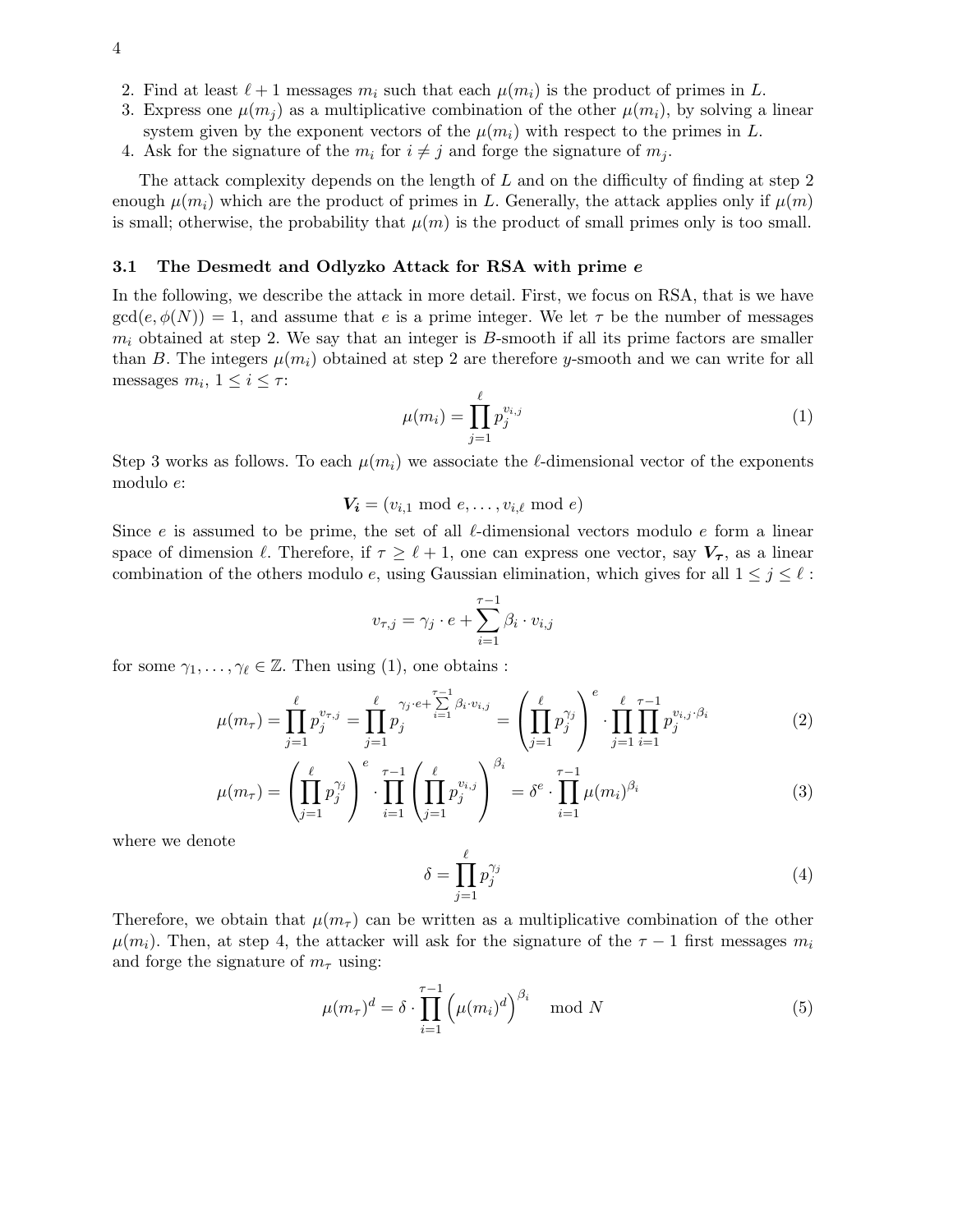The attack's complexity depends on  $\ell$  and on the probability that the integers  $\mu(m_i)$  are ysmooth. We define  $\psi(x,y) = \#\{v \leq x, \text{ such that } v \text{ is } y\text{-smooth}\}.$  It is known [4] that, for large x, the ratio  $\psi(x, \sqrt[t]{x})/x$  is equivalent to Dickman's function defined by :

$$
\rho(t) = \begin{cases}\n1 & \text{if } 0 \le t \le 1 \\
\rho(n) - \int_n^t \frac{\rho(v-1)}{v} dv & \text{if } n \le t \le n+1\n\end{cases}
$$

 $\rho(t)$  is thus an approximation of the probability that a u-bit number is  $2^{u/t}$ -smooth; the following table gives the numerical value of  $\rho(t)$  (on a logarithmic scale) for  $1 \le t \le 10$ .

|     |                |  | $\sim$ |              |  |  |
|-----|----------------|--|--------|--------------|--|--|
| log | $\overline{ }$ |  |        | $77$ 115 156 |  |  |

Table 1. The value of Dickman's function.

In the following, we provide an asymptotic analysis of the algorithm's complexity, based on the assumption that the integers  $\mu(m)$  are uniformly distributed between zero and some given bound x. Letting  $\beta$  be a constant and letting:

$$
y = L_x[\beta] = \exp\left(\beta \cdot \sqrt{\log x \log \log x}\right)
$$

one obtains  $[4]$  that, for large x, the probability that an integer uniformly distributed between one and x is  $L_x[\beta]$ -smooth is:

$$
\frac{\psi(x,y)}{x} = L_x \left[ -\frac{1}{2\beta} + o(1) \right]
$$

Therefore, we have to generate on average  $L_x[1/(2\beta) + o(1)]$  integers  $\mu(m)$  before we can find one which is y-smooth.

Using the ECM factorization algorithm [10], a prime factor  $p$  of an integer  $n$  can be found in time  $L_p[\sqrt{2}+o(1)]$ . A y-smooth integer can thus be factored in time  $L_y[\sqrt{2}+o(1)]=L_x[o(1)]$ . The complexity of finding a random integer in  $[0, x]$  which is y-smooth using the ECM is thus  $L_x$  [1/(2 $\beta$ ) +  $o(1)$ ]. Moreover, the number  $\tau$  of integers which are necessary to find a vector which is a linear combination of the others is  $\ell+1 \leq y$ . Therefore, one must solve a system with  $r = L_x[\beta + o(1)]$  equations in  $r = L_x[\beta + o(1)]$  unknowns. Using Lanzos' iterative algorithm [9], the time required to solve such system is  $\mathcal{O}(r^2)$  and the space required is roughly  $\mathcal{O}(r)$ .

To summarize, the time required to obtain the  $L_x[\beta + o(1)]$  equations is asymptotically  $L_x[\beta + 1/(2\beta) + o(1)]$  and the system is solved in time  $L_x[2\beta + o(1)]$ . The total complexity is minimal by taking  $\beta = 1/\sqrt{2}$ . We obtain a time complexity

$$
L_x[\sqrt{2} + o(1)]
$$

and space complexity:

$$
L_x \left[ \frac{\sqrt{2}}{2} + o(1) \right]
$$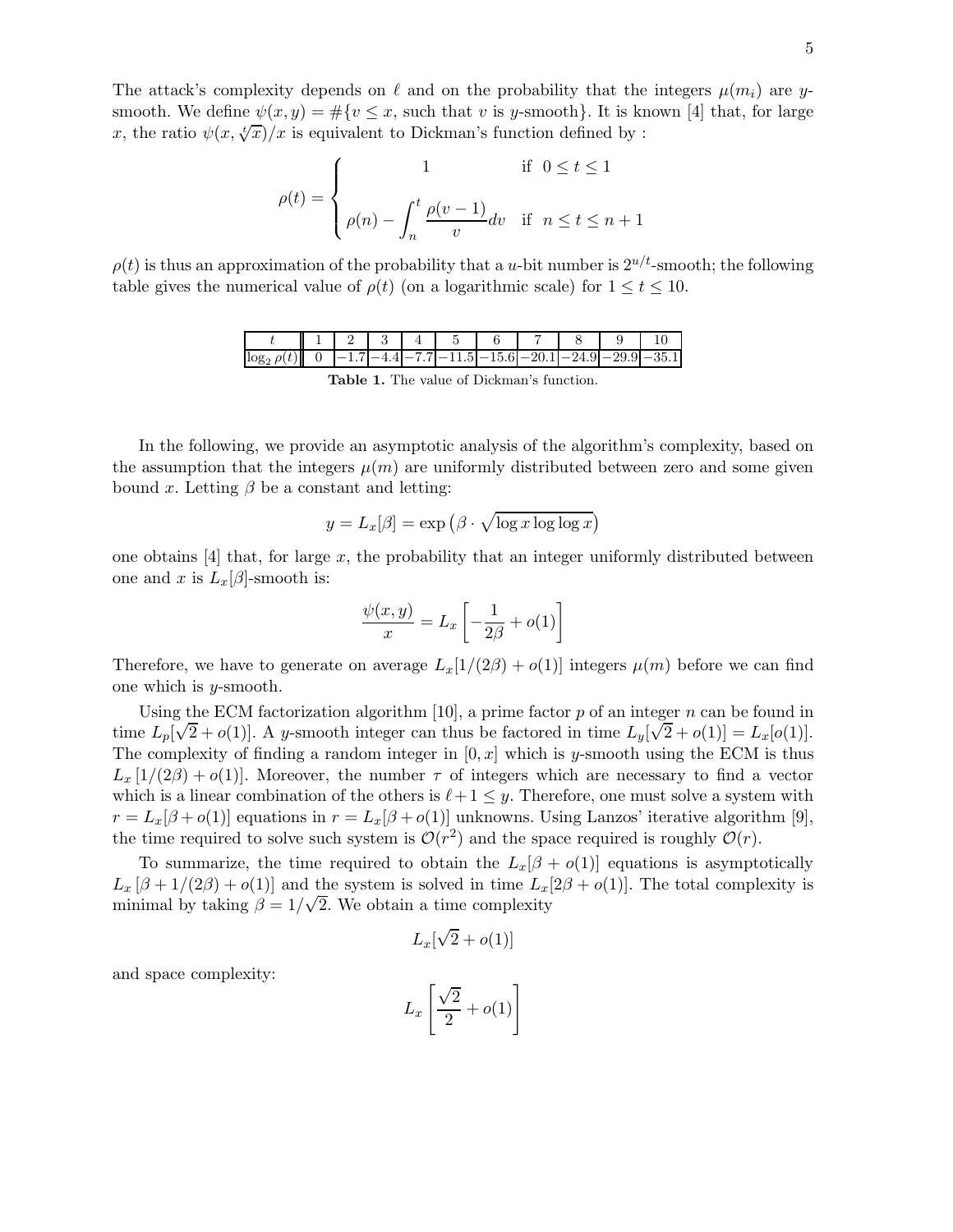This complexity is sub-exponential in the size of the integers  $\mu(m)$ . Therefore, without any modification, the attack will be practical only if  $\mu(m)$  is small. In particular, when  $\mu(m)$  is about the same size as the modulus  $N$ , the complexity of the attack is no better than factoring  $N$ .

## 3.2 Extension to any Exponent  $\geq 3$

When e is prime, the set of  $\ell$ -dimensional vectors modulo e is a  $\ell$ -dimensional linear space;  $\tau = \ell + 1$  vectors are consequently sufficient to guarantee that (at least) one of the vectors can be expressed as a linear combination of the others.

If we assume that e is the r-th power of a prime p, then  $\tau = \ell + 1$  are again sufficient to ensure that (at least) one vector can be expressed as a linear combination of the others. Using the p-adic expansion of the vector coefficients and Gaussian elimination on  $\ell + 1$  vectors, one can write one of the vectors as a linear combination of the others.

Finally, in the general case, writing  $e = \prod_{i=1}^{\omega} p_i^{r_i}$ , then  $\tau = 1 + \omega \cdot \ell$  vectors are sufficient to guarantee that (at least) one vector is a linear combination of the others. Namely, for each of the  $p_i^{r_i}$ , using the previous argument one can find a set  $T_i$  of  $(\omega - 1)\ell + 1$  vectors, each of which can be expressed by Gaussian elimination as a linear combination of  $\ell$  other vectors. Intersecting the  $T_i$  and using Chinese remaindering, one gets that (at least) one vector must be a linear combination of the others modulo e. We obtain the same asymptotic complexity as previously.

#### 3.3 Extension to Rabin-Williams Signatures

Previously, we assumed that e is invertible modulo  $\phi(n)$ . This is no longer the case for Rabin-Williams signatures, where  $e = 2$ . We modify the attack as follows:

For each message  $m_i$  at step 2, we replace  $\mu(m_i)$  by  $\mu(m_i)/2$  if  $\left(\frac{\mu(m_i)}{N}\right)$ N  $= -1.$  The attack continues without modification until equation (3), which gives:

$$
\mu(m_{\tau})^d = \delta^{2d} \cdot \prod_{i=1}^{\tau-1} \left( \mu(m_i)^d \right)^{\beta_i} \mod N
$$
\n(6)

We distinguish two cases: if the integer  $\delta$  given by equation (4) is such that  $\left(\frac{\delta}{\Delta}\right)$  $\frac{\delta}{N}$ ) = 1, then using lemma 2 we obtain that  $\delta^{2d} = \pm \delta \mod N$ , which gives:

$$
\mu(m_{\tau})^d = \pm \delta \cdot \prod_{i=1}^{\tau-1} \left( \mu(m_i)^d \right)^{\beta_i} \mod N
$$

instead of equation (5). This shows that, as previously, one can forge the signature of  $m<sub>\tau</sub>$  using the signatures of  $m_1, \ldots, m_{\tau-1}$ .

Otherwise, if  $\left(\frac{\delta}{\Delta}\right)$  $\left(\frac{\delta}{N}\right)$  = -1, then we see from equation (6) that we can compute from the signatures of the  $\tau$  messages  $m_1, \ldots, m_{\tau}$  the integer:

$$
u = \delta^{2d} \mod N
$$

From lemma 2 we have that  $u^2 = \delta^2 \mod N$ , which gives  $(u - \delta)(u + \delta) = 0 \mod N$ . Since u is a square, we have that  $\left(\frac{u}{N}\right)$  $\left(\frac{u}{N}\right) = 1$ ; then since  $\left(\frac{-1}{N}\right) = 1$ , we cannot have  $\delta = \pm u \mod N$ . Therefore,  $gcd(u \pm \delta, N)$  must disclose the factorization of N.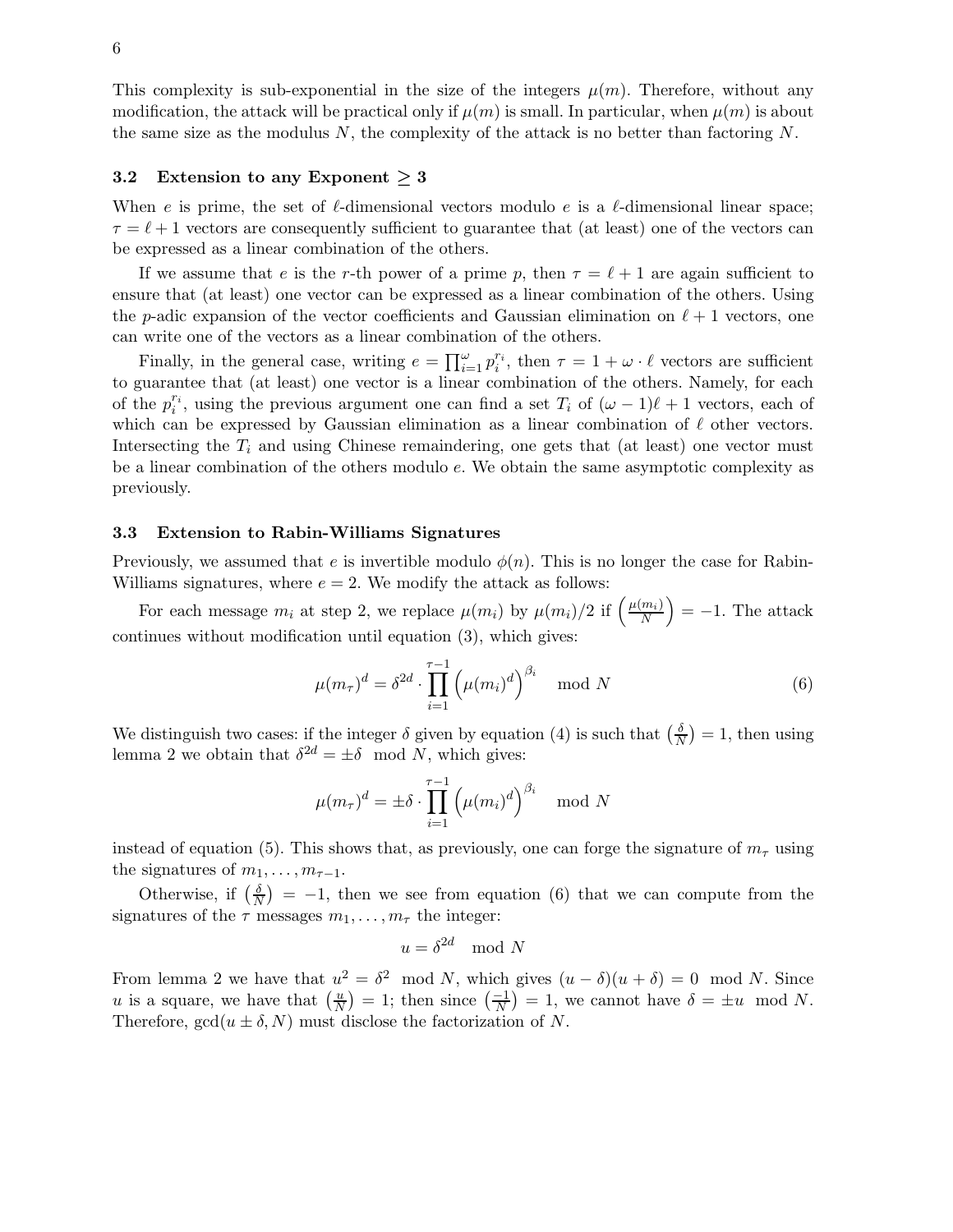#### 3.4 Practical Experiments

We have implemented the previous attack, using Shoup's NTL library [14]. Instead of computing  $\mu(m_i)$  for some particular function  $\mu$ , we have generated a sequence of random integers  $x_i$ uniformly distributed between zero and  $x = 2<sup>a</sup>$ , for various integers a. Our goal was to express one  $x_i$  as a multiplicative combination of the others modulo some given RSA-modulus N, using the previous attack.

Let  $\ell$  be, as before, the number of primes in the list L, and let  $p_{\ell}$  be the  $\ell$ -th prime. We have that  $p_{\ell} \simeq \ell \log \ell$ . Then, the probability that a random  $x_i$  is  $p_{\ell}$ -smooth can be approximated by:

$$
\alpha = \rho \left( \frac{a \log 2}{\log (\ell \log \ell)} \right) \tag{7}
$$

We have to generate on the average  $1/\alpha$  integers  $x_i$  in order to find one that is  $p_\ell$ -smooth, and we need  $\ell + 1$  such  $p_{\ell}$ -smooth integers. Therefore, we need to generate on the average  $\ell/\alpha$ integers  $x_i$ .

Using the NTL library, we observed that the time required to perform brute-force division by the first  $\ell$  primes on a given integer  $x_i$  is linear in  $\ell \cdot a$ ; we obtained the following running time  $t_u$  per integer  $x_i$ , on a 733 MHz PC, in seconds units:

$$
t_u(a,\ell) = 5 \cdot 10^{-9} \cdot \ell \cdot a
$$

so that we can estimate the total running time as a function of a and  $\ell$ , in seconds units:

$$
t(a,\ell) = 5 \cdot 10^{-9} \cdot \frac{a \cdot \ell^2}{\rho \left(\frac{a \log 2}{\log(\ell \log \ell)}\right)}
$$
(8)

We chose the number of primes  $\ell$  so as to minimize the total running time. We found that the matrix solving step took a negligible amount of time. The result of practical experiments, and theoretical estimates based on (8) are summarized in table 2. They show that when the size of the  $x_i$  is less than approximately 80 bits, the attack is feasible, but for larger sizes (more than 128 bits) it quickly becomes impractical. Note however that the attack's first step (finding smooth integers) is fully parallelizable.

| Size               |       | # primes $\ell \parallel$ Running time | $\log_2$ number of $x_i$ Estimated time |                  | Estimated $log_2$ number of $x_i$ |
|--------------------|-------|----------------------------------------|-----------------------------------------|------------------|-----------------------------------|
| 48 bits            | 250   | 85                                     |                                         | 14 s             |                                   |
| 64 bits            | 700   | $9 \text{ min}$                        | 21                                      | $15 \text{ min}$ | 22                                |
| 80 bits            | 2000  | 5 hours                                | 25                                      | 11 hours         | 25                                |
| 96 bits            | 5000  |                                        |                                         | 14 days          | 29                                |
| $128 \text{ bits}$ | 20000 |                                        |                                         | 22 years         | 35                                |

**Table 2.** Running time, observed (on a 733MHz PC) and estimated, for various sizes of  $x_i$ , with the log<sub>2</sub> total number of  $x_i$  to generate in order to find one that is a multiplicative combination of the others.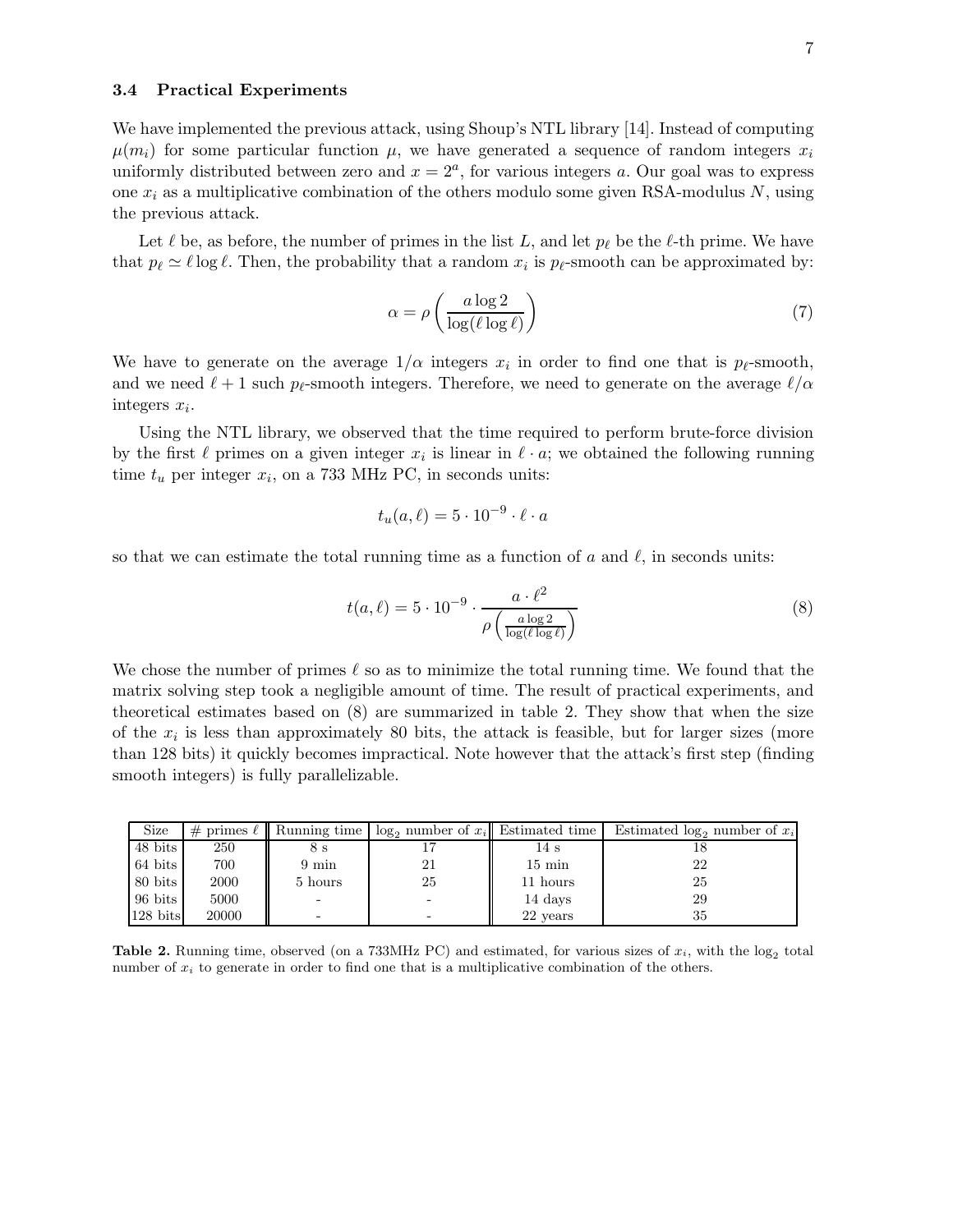## 3.5 An Improved Attack

Let M be a message subset and let X be the set of corresponding encodings, that is  $X =$  $\{\mu(m)|m \in \mathcal{M}\}\.$  Assume now that X can be written as :

$$
X = \{u + v \mid u \in U, \ v \in V\}
$$

for two sets U and V; this is trivially done for  $\rm ISO/IEC$  9796-1. Then one can derive a much faster attack, as follows :

## **Improved attack for**  $X = U + V$

Input : sets U, V and X; the set L of the  $\ell$  first primes. Output : a subset X' of X such that all elements of X' are  $p_{\ell}$ -smooth.

- 1. Generate a table  $T[x] \leftarrow \log x$  for all  $x \in X$ .
- 2. For each  $p \in L$  do
	- (a) Generate the following partition of V, with  $0 \leq i \leq p$ :

$$
V_i = \{ v \in V | v \mod p = i \}
$$

- (b) For each  $u \in U$  do
	- i. Let  $i = -u \mod p$
	- ii. For each  $v \in V_i$  do<br>A. Let  $x = u + v$ 
		- (at this point,  $x = 0 \mod p$ )
		- B. Let  $T[x] \leftarrow T[x] \log p$
- 3. Let  $\theta$  be some constant threshold (for example,  $\theta = 2$ ). Then for each  $x \in X$  do:
	- (a) If  $T[x] \leq \theta$ , check that x is  $p_{\ell}$ -smooth; in this case, let  $X' \leftarrow X' \cup \{x\}$
- 4. Output  $X'$ .

We provide a heuristic analysis of the algorithm's complexity. Our analysis is heuristic because we assume that for each prime  $p \in L$ , the partition of V is balanced, that is :

$$
|V_i| \le \eta \cdot \frac{|V|}{p}
$$

for all  $0 \leq i \leq p$ , for some constant  $\eta > 0$ .

As previously, let denote by  $\alpha$  the maximum bit-size of the integers in  $X$ . When generating the partition of V, each computation of v mod p takes  $\mathcal{O}(a \cdot \log \ell)$  time, so the complexity of step 2a for a given p is  $\mathcal{O}(|V| \cdot a \cdot \log \ell)$ . For all p, the total complexity is therefore  $\mathcal{O}(\ell \cdot |V| \cdot a \cdot \log \ell)$ .

The complexity of step 2(b)iiA is  $\mathcal{O}(a)$ . Thanks to our balanced partition assumption, the complexity of step 2(b)ii for a given p is therefore  $\mathcal{O}(a \cdot |V|/p)$ . Using :

$$
\sum_{i=1}^{\ell} \frac{1}{p_{\ell}} \le \sum_{i=1}^{\ell} \frac{1}{\ell} = \mathcal{O}(\log \ell)
$$

we obtain that for for all  $p \in L$  and all  $u \in U$ , the total complexity of step 2(b)ii is  $\mathcal{O}(|U| \cdot a \cdot |V| \cdot$  $\log \ell$ ). Similarly, the total complexity of step 2(b)i for all  $u \in V$  and  $p \in L$  is  $\mathcal{O}(|U| \cdot \ell \cdot a \cdot \log \ell)$ . Therefore, the algorithm's total complexity is :

$$
\mathcal{O}\Big(a\cdot\log\ell\cdot\big(|X|+\ell\cdot(|U|+|V|)\,\big)\Big)
$$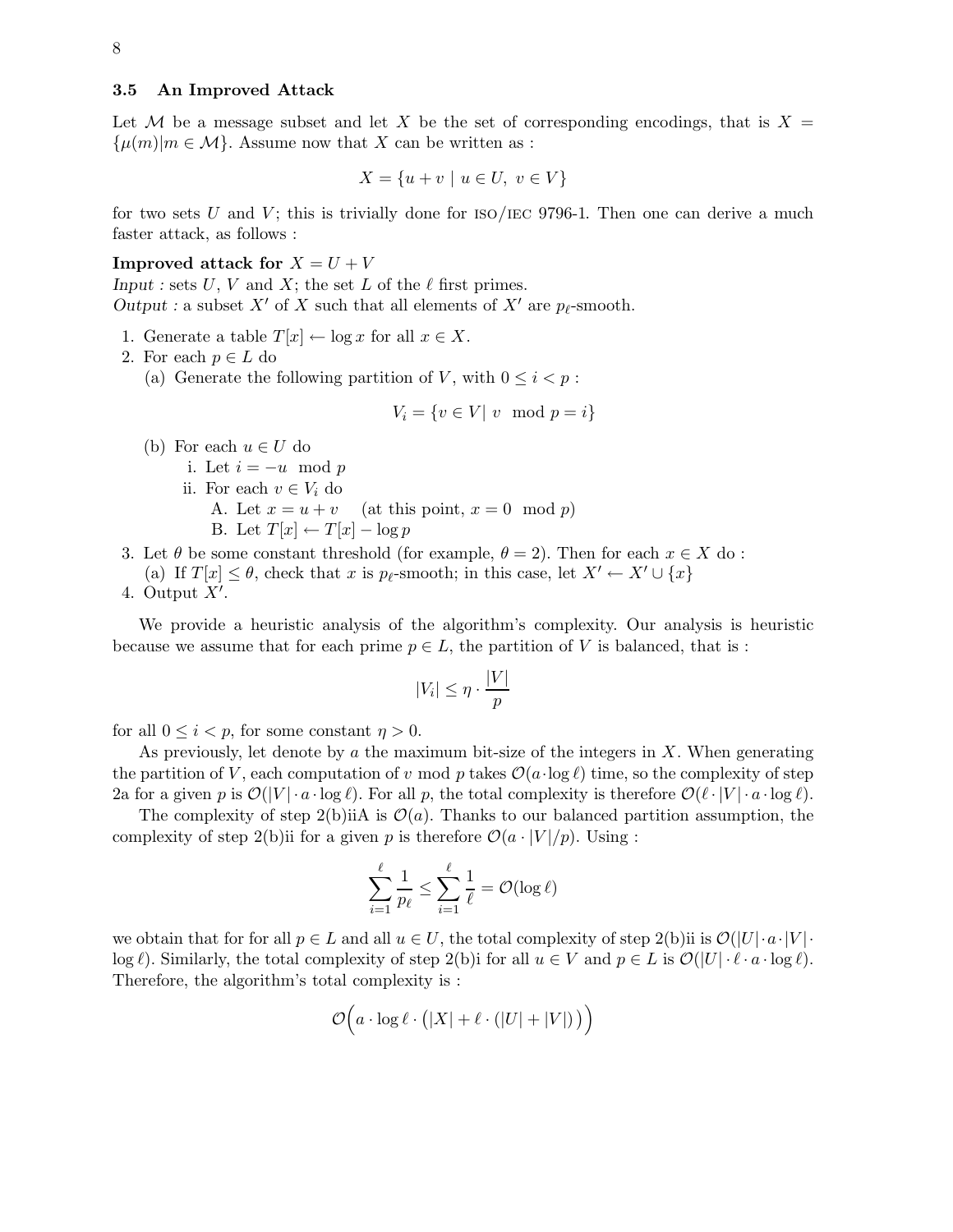Taking  $|U| = |V| = \sqrt{|X|}$  and assuming that  $\ell = \mathcal{O}(\sqrt{|X|})$ , we obtain a complexity of :  $\mathcal{O}(a \cdot |X| \cdot \log \ell)$ 

As in the first attack, we need to generate on average  $\ell/\alpha$  integers  $x_i$ , so we must take  $|X| = \ell/\alpha$ , where  $\alpha$  is given by equation (7). The attack's complexity is therefore :

$$
t'(a,\ell) = \frac{a \cdot \ell \cdot \log \ell}{\rho \left(\frac{a \log 2}{\log(\ell \log \ell)}\right)} \cdot \mathcal{O}(1)
$$

Note that compared to the previous attack, the  $\ell^2$  factor has been replaced by  $\ell \cdot \log \ell$ ; however the attack is memory bound as it requires  $\mathcal{O}(|X|)$  memory (whereas the previous attack required only negligible memory).

| Size                |        | # primes $\ell$ Running time | $\log_2 X $ | $\log_2$ number of $x_i$ |
|---------------------|--------|------------------------------|-------------|--------------------------|
| 48 bits             | 400    | $0.3$ s                      | 17          | 17                       |
| $64 \; \text{bits}$ | 1500   | $4\mathrm{s}$                | 21          | 21                       |
| 80 bits             | 5000   | 45 s                         | 25          | 25                       |
| 96 bits             | 15000  | $8 \text{ min}$              | 28          | 28                       |
| $128$ bits          | 120000 | 81 hours                     | 28          | 34                       |

**Table 3.** Running time observed (on a 2GHz PC) for various sizes of  $x_i$ , with the log<sub>2</sub> total number of  $x_i$ necessary;  $|X|$  is the size of the sieving set.

As in the previous attack, we choose the number of primes  $\ell$  so as to minimize the running time. In Table 3, we summarize the result of practical experiments; we find that the new attack provides a significant improvement : for 96 bits, it takes 8 minutes instead of an estimated 14 days; for 128 bits, it takes 81 hours instead of an estimated 22 years; note that for 128 bits the number of required  $x_i$  is  $2^{34}$ ; since we could not store an array of  $2^{34}$  elements in memory, we performed repeated sieving with  $|X| = 2^{28}$  only.

## 4 The iso/iec 9796-1 Signature Standard

The iso/iec 9796-1 standard [8] was published in 1991 by ISO as the first international standard for digital signatures. It specifies (among other things) an encoding function  $\mu_{\text{ISO}}$  for messages that are shorter than half the modulus size. The encoding function  $\mu_{\text{ISO}}$  embeds the message m itself in the integer  $\mu(m)$  (with some additional redundancy). Thus it enjoys "message recovery", which means that the message is recovered when verifying the signature.

In the following, we restrict ourselves to moduli of size  $k = 16 \cdot z + 1$  bits and to messages of size 8z bits, for some integer z. This allows for a simpler description of the  $iso/IEC$  9796-1 standard. We denote by  $m_i$  the i'th 4-bit nibble of  $m$ , for  $0 \le i \le 2z - 1$ . In this case, the encoding function – denoted  $\mu_{\text{ISO}}$  – is defined as follows:

$$
\mu_{\text{ISO}}(m) = \bar{s}(m_{2z-1}) \, \tilde{s}(m_{2z-2}) \, m_{2z-1} \, m_{2z-2}
$$
\n
$$
s(m_{2z-3}) \, s(m_{2z-4}) \, m_{2z-3} \, m_{2z-4}
$$
\n...\n
$$
s(m_3) \qquad s(m_2) \qquad m_3 \qquad m_2
$$
\n
$$
s(m_1) \qquad s(m_0) \qquad m_0 \qquad 6
$$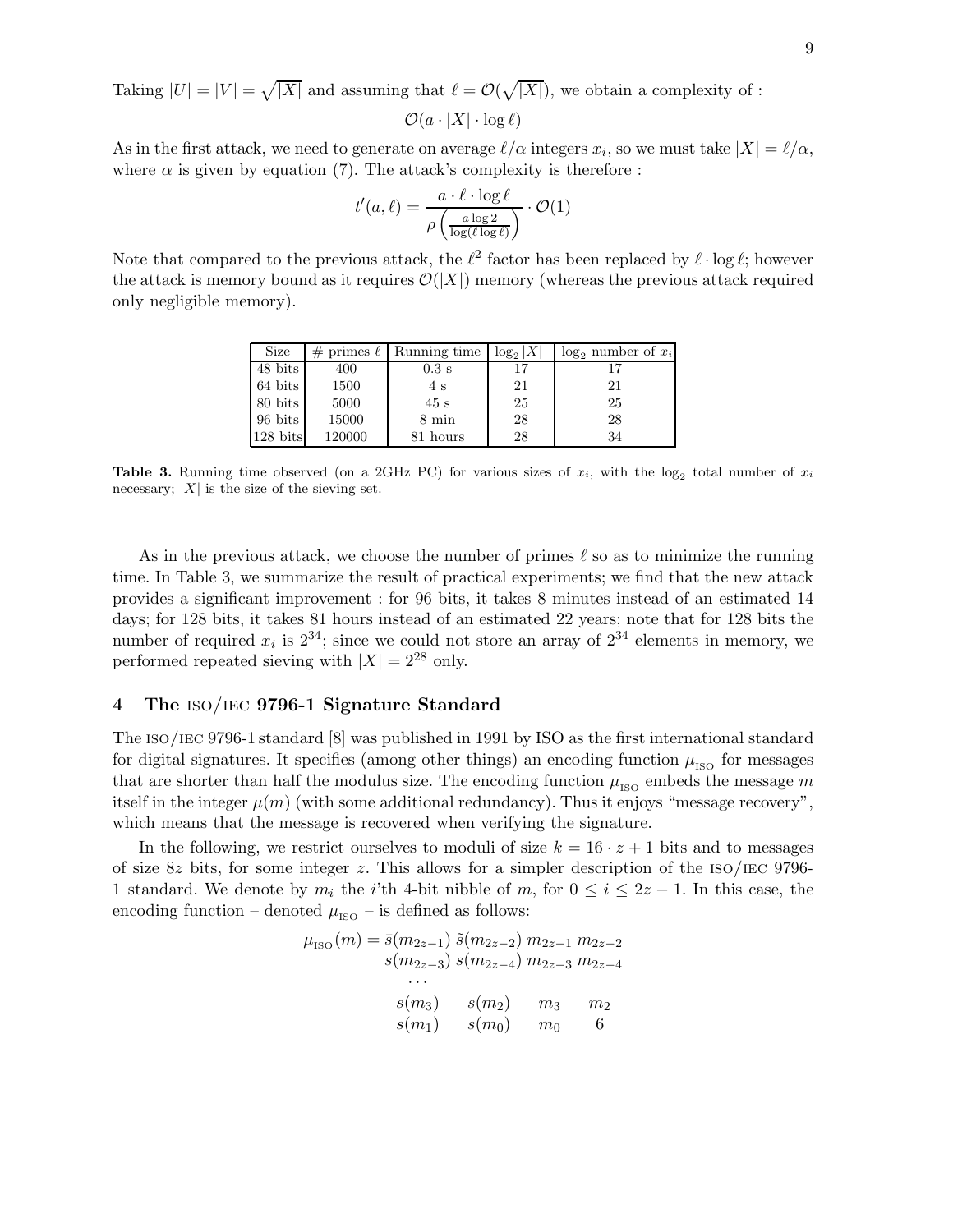

 $\tilde{s}(x)$  denotes the nibble  $s(x)$  with the least significant bit flipped (i.e.,  $\tilde{s}(x) = s(x) \oplus 1$ ), and  $\bar{s}(x)$  is the result of setting the most significant bit of  $s(x)$  to '1', that is,  $\bar{s}(x) = 1000 \text{ OR } s(x)$ .

## 5 Attack Against Modified iso/iec 9796-1

First, we describe an attack against a slight variant of  $ISO/IEC 9796-1$  in which the encoding function is modified by one single bit. This attack was published at Crypto '99 by Coron, Naccache and Stern [2].

We consider a modified ISO/IEC 9796-1 in which the function  $\tilde{s}(x)$  which appears in the definition of  $\mu(m)$  is replaced by  $s(x)$ . We obtain the following modified encoding :

$$
\mu'(m) = \bar{s}(m_{2z-1}) s(m_{2z-2}) m_{2z-1} m_{2z-2}
$$
  
\n
$$
s(m_{2z-3}) s(m_{2z-4}) m_{2z-3} m_{2z-4}
$$
  
\n...  
\n
$$
s(m_3) s(m_2) m_3 m_2
$$
  
\n
$$
s(m_1) s(m_0) m_0 6
$$

We assume that the modulus size k is such that  $k = 1 \mod 64$  and let  $k = 64 \cdot u + 1$ . We consider a message m of size  $32 \cdot u = 8 \cdot z$  bits, consisting in u times the same 32-bit pattern:

$$
m = a_6 \ a_5 \ a_4 \ a_3 \ a_2 \ a_1 \ 66_{16}
$$
  

$$
a_6 \ a_5 \ a_4 \ a_3 \ a_2 \ a_1 \ 66_{16}
$$
  
...  

$$
a_6 \ a_5 \ a_4 \ a_3 \ a_2 \ a_1 \ 66_{16}
$$

where  $a_1, \ldots, a_6$  are 4-bit nibbles. Its modified padding is given by:

$$
\mu'(m) = \bar{s}(a_6) s(a_5) a_6 a_5 s(a_4) s(a_3) a_4 a_3 s(a_2) s(a_1) a_2 a_1 2_{16} 2_{16} 6_{16} 6_{16} \n... s(a_6) s(a_5) a_6 a_5 s(a_4) s(a_3) a_4 a_3 s(a_2) s(a_1) a_2 a_1 2_{16} 2_{16} 6_{16} 6_{16}
$$

We restrict the choice of  $a_6$  to the eight nibbles for which  $s = \bar{s}$ , so that the structure of  $\mu'(m_i)$ is fully periodic. This enables us to write  $\mu'(m)$  as:

$$
\mu'(m) = \Gamma \cdot x \tag{9}
$$

where  $x$  is a 64-bit integer, a concatenation of the following nibbles:

$$
x = s(a_6) s(a_5) a_6 a_5 s(a_4) s(a_3) a_4 a_3 s(a_2) s(a_1) a_2 a_1 2266_{16}
$$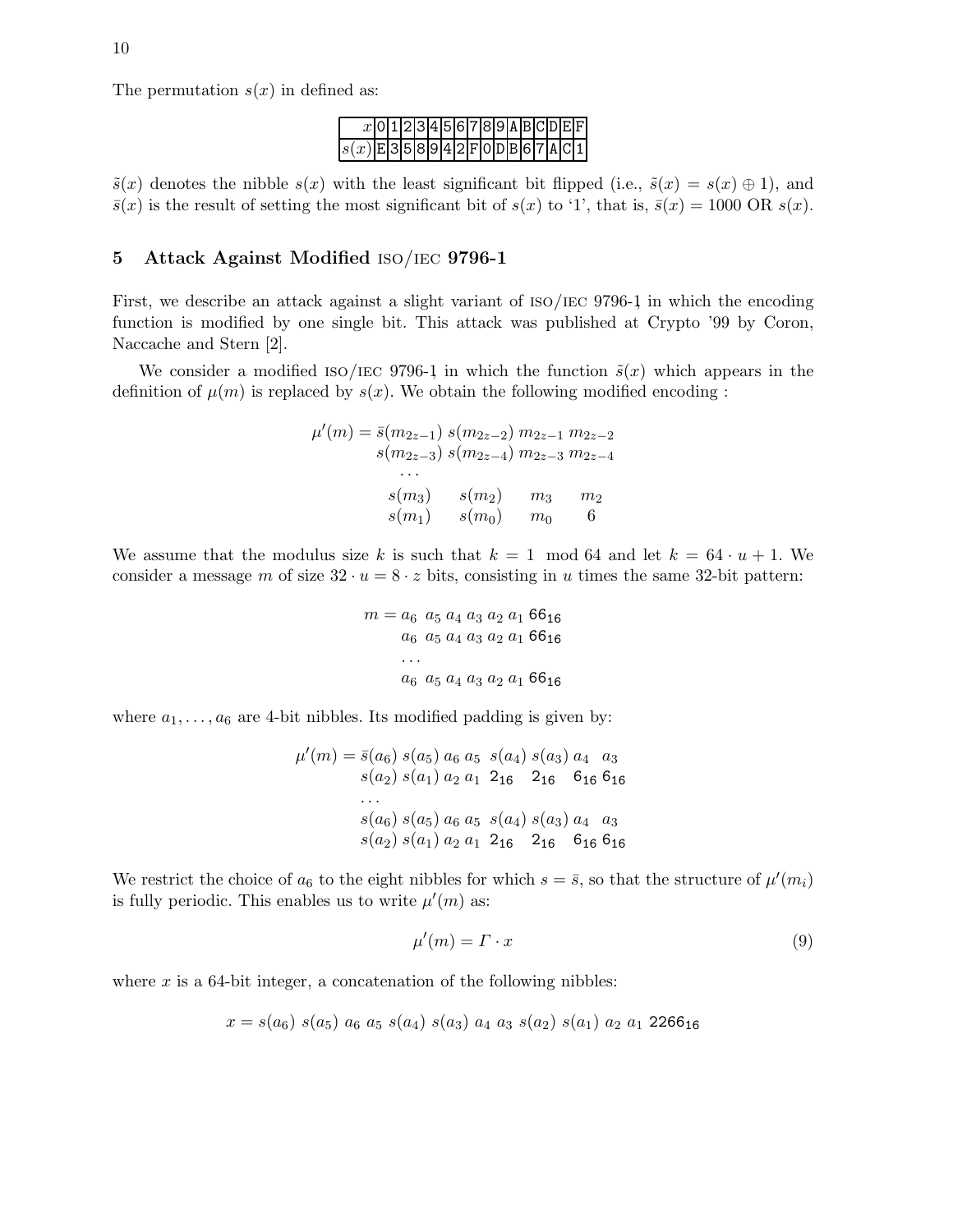and the constant  $\Gamma$  is given by:

$$
\varGamma = \sum_{i=0}^{u-1} 2^{64 \cdot i}
$$

The factorization given by (9) writes  $\mu'(m)$  as the product of a constant  $\Gamma$  by some small integer x. This enables us to apply Desmedt and Odlyzko's attack described in section 3. The only modification consists in including the constant  $\Gamma$  in the list  $L$  of small primes, so as to write:

$$
\mu(m_i) = \Gamma \cdot \prod_{j=1}^{\ell} p_j^{v_{i,j}} \mod N \text{ for } 1 \le i \le \tau
$$

Then, to each  $\mu(m_i)$  we associate a  $\ell + 1$ -dimensional vector  $\mathbf{V_i} = (1, v_{i,1}, \ldots, v_{i,\ell})$ , instead of  $(v_{i,1},\ldots,v_{i,\ell})$ , and the attack carries out as described in section 3.

We see in table 2 that for 64-bit integers, the attack demands the generation of approximately  $2^{22}$  integers, and takes only a few minutes on a single PC (running at 733MHz). There are  $2^{23}$ possible values for  $x$ , so the attack against modified  $ISO/IEC 9796-1$  is likely to work in practice. This is confirmed by experiments performed in [2], in which an example of forgery is given using only 181 messages.

## 6 Attack Against the Full iso/iec 9796-1

The actual encoding function that is used in the iso/iec 9796-1 standard is slightly different than the function  $\mu'$  above. Namely, for these parameters, the difference between  $\mu'(m)$  and  $\mu_{\text{ISO}}(m)$  is that the lowest bit in the second-most-significant nibble of  $\mu_{\text{ISO}}(m)$  is flipped.

One can see that we cannot simply represent the encoding  $\mu_{\text{ISO}}(m)$  as a product  $\Gamma \cdot x$  with  $\Gamma, x$  as above. Hence the attack must be modified to apply to this encoding function. The extension of the previous attack to the full iso/iec 9796-1 was done by Coppersmith, Halevi and Jutla [1].

#### 6.1 Modifying the Attack

The modified attack is similar to the attack described in the previous section, except that it uses a slightly different structure for  $\Gamma$  and  $x$ . In the previous attack, the constant  $\Gamma$  consisted of several ones that were separated by as many zeroes as there are bits in  $x$ . In the modified attack, we again have a constant  $\Gamma$  which consists of a few ones separated by many zeroes, but this time there are fewer separating zeroes.

We start with an example. Consider a  $64$ -bit integer x, which is represented as four 16-bit words  $x = abcd$  (so a is the most-significant word of x, b is the second-most-significant, etc.). Also, consider the 112-bit constant  $\Gamma = 1001001$ , where again each digit represents a 16-bit word. Now consider what happens when we multiply  $\Gamma \cdot x$ . We have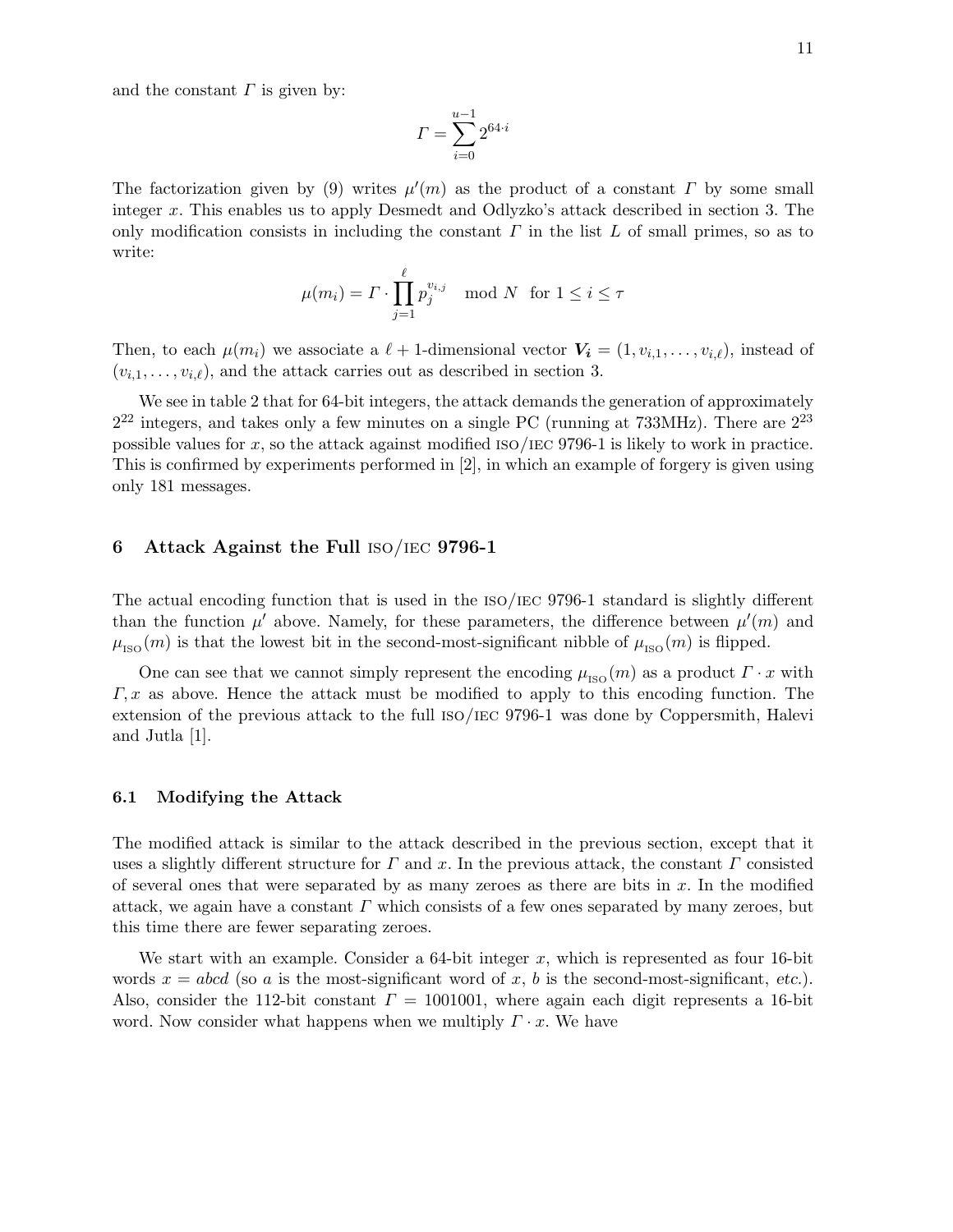$$
\begin{array}{rcl}\n\Gamma \cdot x = & a \ b \ c \ d \\
& & \ 1 \ 0 \ 0 \ 1 \ 0 \ 0 \ 1 \\
& & \ a \ b \ c \ d \\
& & a \ b \ c \ d \\
\hline\n& a \ b \ c \ e \ b \ c \ e \ b \ c \ d\n\end{array}
$$

where  $e = a + d$  (assuming that no carry is generated in the addition  $a + d$ ). Notice that the 16-bit d appears only as the least-significant word of the result, and the 16-bit a appears only as the most-significant word of the result. It is therefore possible to arrange things so that the form of the words  $a, d$  be different than the form of the words  $b, c$  and  $e$ , and this could match the different forms of the least- and most-significant words in the encoded message  $\mu_{\text{ISO}}(m)$ .

More precisely, we consider three types of 16-bit words. For a 16-bit word  $x$ , we say that:

- x is a valid low word if it has the form  $x = s(u) s(v) v 6$ , for some two nibbles u, v.
- x is a valid middle word if it has the form  $x = s(u) s(v) u v$ , for some two nibbles u, v.
- x is a valid high word if it has the form  $x = \bar{s}(u) \, \tilde{s}(v) \, u \, v$ , for some two nibbles u, v.

We note that there are exactly 256 valid low words, 256 valid middle words, and 256 valid high words (since in each case we can arbitrarily choose the nibbles  $u, v$ ).

In the example above, we needed  $a$  to be a valid high word,  $d$  to be a valid low word,  $b$  and c to be valid middle words, and we also needed  $e = a + d$  to be a valid middle word. We note the following:

- There are 64 pairs x, y such that x is a valid high word, y is a valid low word, and  $z = x + y$ is a valid middle word (this is what we needed for the example above). We call such a pair  $(x, y)$  a high-low pair. The 64 high-low pairs are listed in Appendix A.
- There are 84 pairs x, y such that x is a valid high word, y is a valid middle word, and  $z = x + y$  is a valid middle word. We call such a pair  $(x, y)$  a high-mid pair.
- There are 150 pairs x, y such that x is a valid middle word, y is a valid low word, and  $z = x + y$  is a valid middle word. We call such a pair  $(x, y)$  a mid-low pair.
- There are 468 pairs  $x, y$  such that x is a valid middle word, y is a valid middle word, and  $z = x + y$  is also a valid middle word. We call such a pair  $(x, y)$  a mid-mid pair.

We are now ready to present the attack. For clarity of presentation we start by presenting the attack for the special cases where the modulus size is  $1024+1$  bits and  $2048+1$  bits. We later describe the general case.

## 6.2 Moduli of Size 1024+1 Bits

 $\alpha$ 

When the modulus size is  $k = 1025$  bits, we need to encode the messages as 1024-bit integers with the high bit set to one. The attack proceeds similarly to the above example: we consider 64-bit integers  $x = abcd$ , where a is a valid high-word, d is a valid low-word, and b,c and  $e = a + d$  are valid middle words. There are 64 choices for the high-low pair  $(a,d)$  and 256 choices for each of b,c, so there are total of  $2^{22}$  integers x of the right form. We then set

$$
\Gamma_{1024} = \sum_{i=0}^{20} 2^{48i} = \underbrace{1 \ 001 \ 001 \ \dots \ 001 \ 2^{16}}_{1 \ \text{followed by 20 repetitions of 001 (base 2^{16})}
$$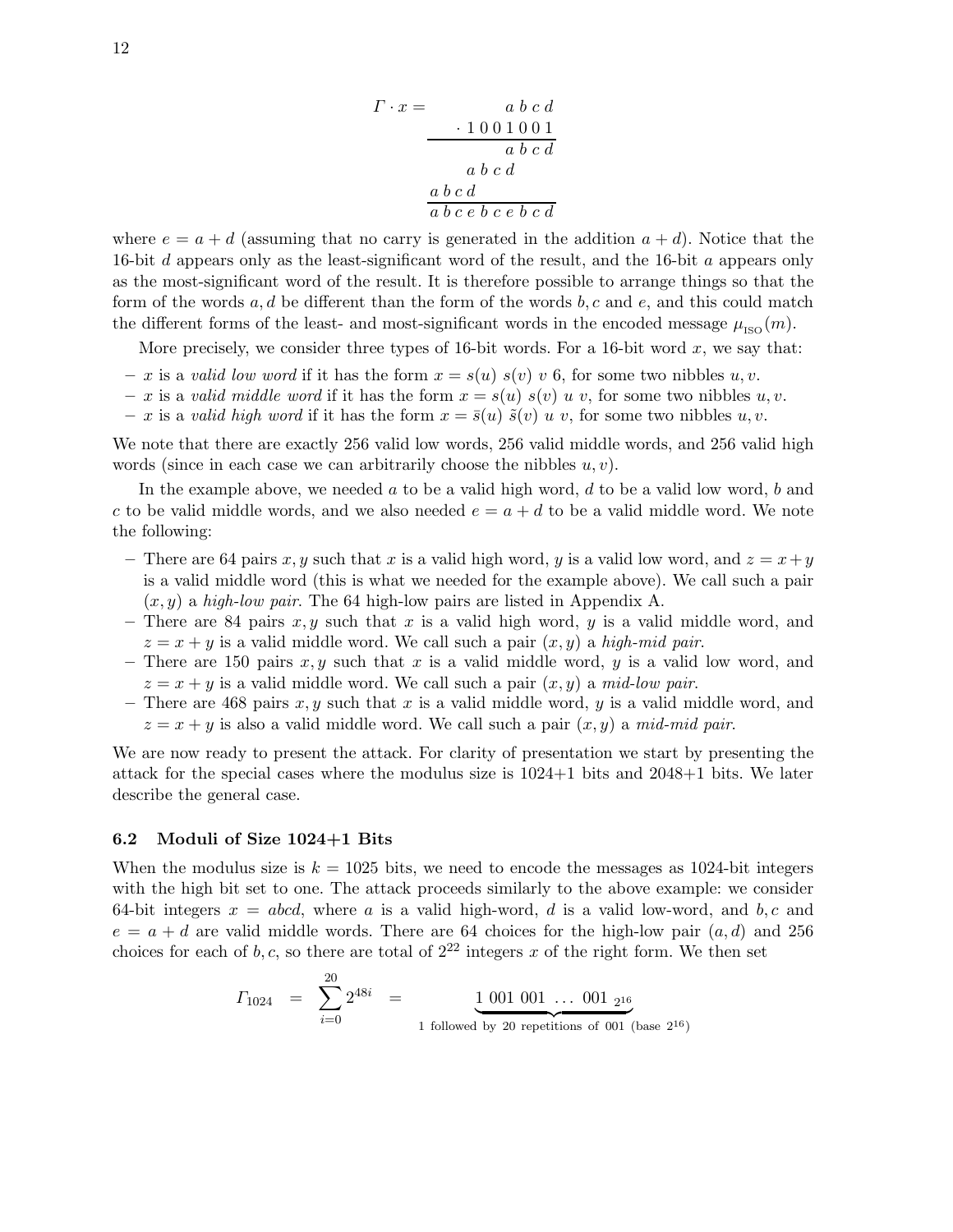This gives us

$$
M = \Gamma_{1024} \cdot x = a \underbrace{bce \text{ } bce \text{ } ... \text{ } bce}_{20 \text{ repetitions}} bcd
$$

which is a valid encoding of some message  $M = \mu_{\text{ISO}}(m)$ , because of the way in which x was chosen. We can see that the attack applies more generally to moduli of size  $48 \cdot t + 65$ , for any integer t.

With a 64-bit integer  $x$ , the attack's complexity is the same as before. The only difference is that there are now  $2^{22}$  possible values for x instead of  $2^{23}$ . In appendix B, we provide an example of a forgery using 273 messages.

#### 6.3 Moduli of Size 2048+1 Bits

When the modulus size is  $k = 2049$  bits, we need to encode messages as 2048-bit integers with the high bit set to one. Here we need to modify the attack a little bit, by changing the length of x and the amount of "overlap" that is used in the product  $\Gamma \cdot x$ . Specifically, we can work with 128-bit integers x, with  $x = abcdefgh$ , where a is a valid high-word, h is a valid low-word, and b, c, d, e, f, g and also  $i = a + g$  and  $j = b + h$  are valid middle-words, as exemplified:

$$
\begin{array}{rcl} \Gamma \cdot x = & a \ b \ c \ d \ e \ f \ g \ h \\ & & \ 1 \ 0 \ 0 \ 0 \ 0 \ 0 \ 1 \ 0 \ 0 \ 0 \ 0 \ 0 \ 1 \\ & & \ a \ b \ c \ d \ e \ f \ g \ h \\ & & \ a \ b \ c \ d \ e \ f \ g \ h \\ & & \ a \ b \ c \ d \ e \ f \ i \ j \ c \ d \ e \ f \ i \ j \ c \ d \ e \ f \ g \ h \end{array}
$$

This gives us 84 choices for the high-mid pair  $(a,g)$ , 150 choices for the mid-low pair  $(b,h)$  and 256 choices for each of c, d, e, f, so we have total of more than  $2^{45}$  choices for x. We set

$$
\varGamma_{2048} = \sum_{i=0}^{20} 2^{96i} = 1 \underbrace{000001 \ldots 000001}_{20 \text{ repetitions}} 2^{16}
$$

and so we get

$$
M = \Gamma_{2048} \cdot x = ab \underbrace{cdefij}_{20 \text{ repetitions}} \dots \underbrace{cdefij}_{20 \text{ repetitions}} cdefgh
$$

which is again a valid encoding.

We see in Table 2 that for a 128-bit integer x, we have to generate  $2^{35}$  integers x (therefore the  $2^{45}$  possible choices for x are more than enough) and the attack's estimated running time is 22 years. Using the improved attack in Table 3, the running time is only 81 hours.

#### 6.4 The General Case

For a modulus whose size is  $16z + 1$  bits (for an even z), we need to encode messages as  $16z$ -bit integers, which means that the encodings should have  $z$  16-bit words. We write the integer  $z$ as  $z = \alpha \cdot m + \beta$ , where  $\alpha, \beta, m$  are all integers with  $\alpha, \beta \ge 1$  and  $m \ge 2$ . For reasons that will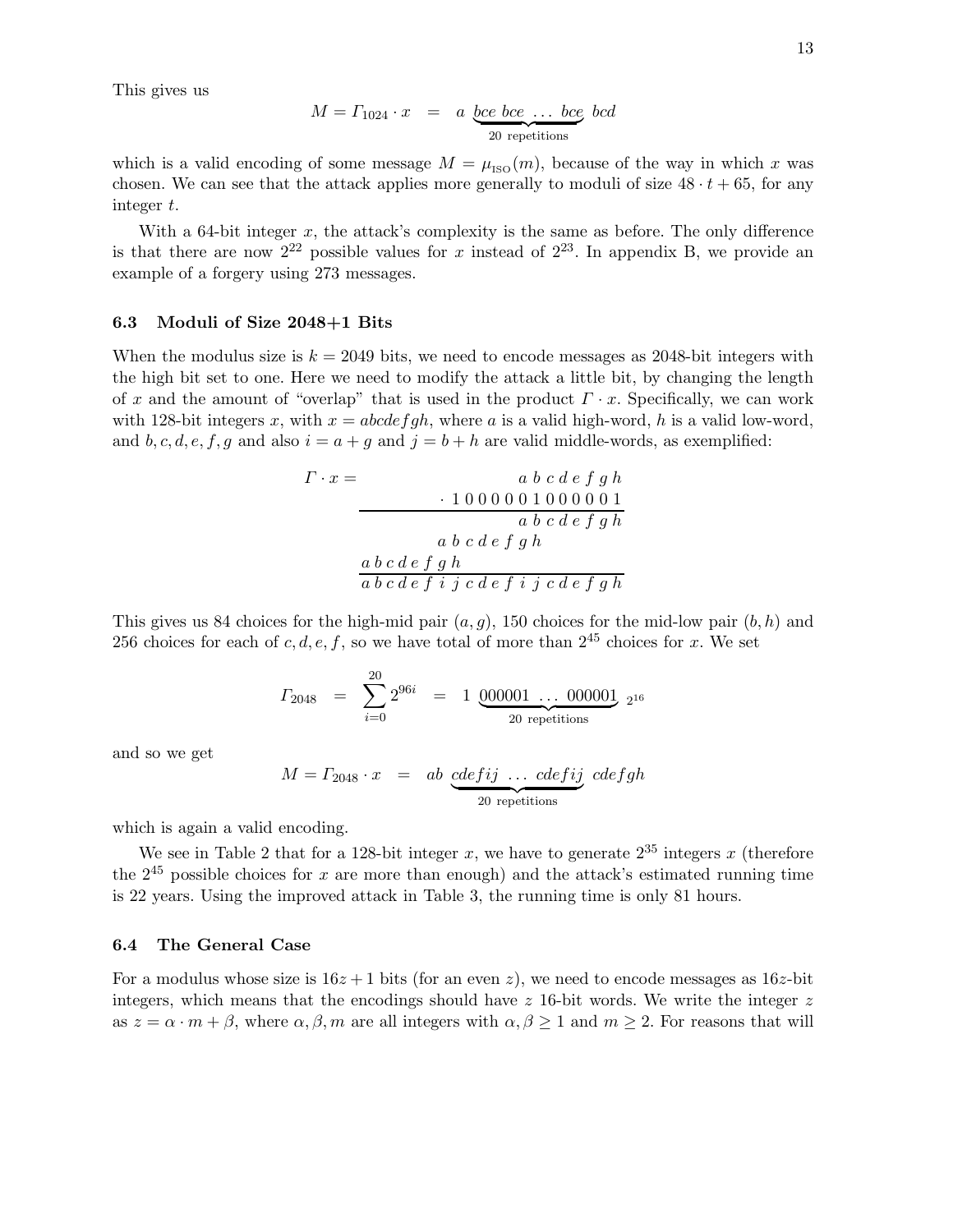soon become clear, we try to get  $\alpha + \beta$  as small as possible, while making sure that  $\alpha - \beta$  is at least 2 or 3.

The attack then works with integers x of  $\alpha + \beta$  16-bit words (which is why we want to minimize  $\alpha + \beta$ , and use the "overlap" of  $\beta$  words in the product  $\Gamma \cdot x$ . If we denote  $\gamma = \alpha + \beta$ , then we have  $x = a_{\gamma} \dots a_1$ , where  $a_{\gamma}$  is a valid high-word,  $a_1$  is a valid low-word, and the other  $a_i$ 's are valid middle words (and we also need some of the sums to be valid middle words). We then set

$$
\Gamma_{16z} = \sum_{i=0}^{m-1} 2^{16\alpha i} = 1 \underbrace{0.. 0 1 \quad 0.. 0 1 \quad \dots \quad 0.. 0 1}_{m-1 \text{ repetitions of } 0..01 \ (\alpha-1 \ 0's followed by } 1)
$$

When we multiply  $\Gamma_{16z} \cdot x$  we get

$$
F_{16z} \cdot x = \n\begin{array}{c}\n a_{\gamma} \dots a_{\alpha+1} a_{\alpha} \dots a_{\beta} \dots a_1 \\
 \dots 0 \quad 1 \quad 0 \quad \dots \quad 0 \quad 1 \quad 0 \quad \dots \quad 0 \quad 1 \\
 a_{\gamma} \dots a_{\alpha+1} a_{\alpha} \dots a_{\beta} \dots a_1 \\
 \dots a_{\beta} \dots a_1\n\end{array}
$$

hence we also need the sums  $(a_{\gamma} + a_{\beta}), \ldots, (a_{\alpha+2} + a_2), (a_{\alpha+1} + a_1)$  to be valid middle words.

If  $\beta = 1$  (as in the case of 1025-bit moduli above), we have 64 choices for the high-low pair  $(a_{\gamma}, a_1)$  and 256 choices for each of the other  $a_i$ 's, so we get total of 64 · 256<sup> $\alpha$ -1</sup> choices for x.

If  $\beta \geq 2$  (as in the case of 2049-bit moduli above), we have 84 choices for the high-mid pair  $(a_{\gamma},a_{\beta})$ , 150 choices for the mid-low pair  $(a_{\alpha+1},a_1)$ , 468 choices for each of the mid-mid pairs  $(a_{\gamma-1}, a_{\beta-1}) \dots (a_{\alpha+2}, a_2)$ . Thus the total number of choices for x is 84 · 150 · 468<sup> $\beta-2$ </sup> · 256<sup> $\alpha-\beta$ </sup>. (This is the reason for which we want  $\alpha - \beta$  to be at least 2 or 3.) For the attack to be successful, we should set the parameters  $\alpha$ ,  $\beta$  so that there are enough smooth x's to guarantee the "homomorphic dependencies" that we need.

As another example for the general case, consider  $768 + 1$  -bit moduli. We need to encode the messages as 768-bit integers, or  $768/16 = 48$  words. We can write  $48 = 5 \cdot 9 + 3$ , so we have  $\alpha = 5, \beta = 3$ . Hence we work with x's of  $5 + 3 = 8$  words (128 bits) and use an overlap of 3 words. For this case we have  $84 \cdot 150 \cdot 468 \cdot 256^2 > 2^{38}$  choices for x. Using table 2, we see that the attack has the same complexity as for the  $(2048 + 1)$ -bit moduli.

## 6.5 Possible Extensions

The attack that we described above was intended to work against moduli of size  $16z + 1$  bits for an even integer  $z$ , but there are a few straightforward ways to extend the attack to handle other moduli sizes. For example, for a modulus of size  $16z$ -bits (with z even), we should encode messages as integers with  $16z - 1$  bits, which we can view as z-word integers with the highest bit set to zero and the second-highest bit set to one. To handle these integers, we re-define a *valid high-word* as a 16-bit word of the form  $x = \hat{s}(u) \,\tilde{s}(v) \,u \,v$ , for some two nibbles  $u, v$ , where  $\hat{s}(u)$  is the nibble  $s(u)$  with the highest bit set to zero and the second-highest bit set to one. Although we did not check this, we suspect that the modified definition of a valid high-word will not significantly change the number of high-low and high-mid pairs, so the complexity of an attack against 16z-bit moduli should be roughly the same as that of an attack against moduli of  $16z + 1$  bits.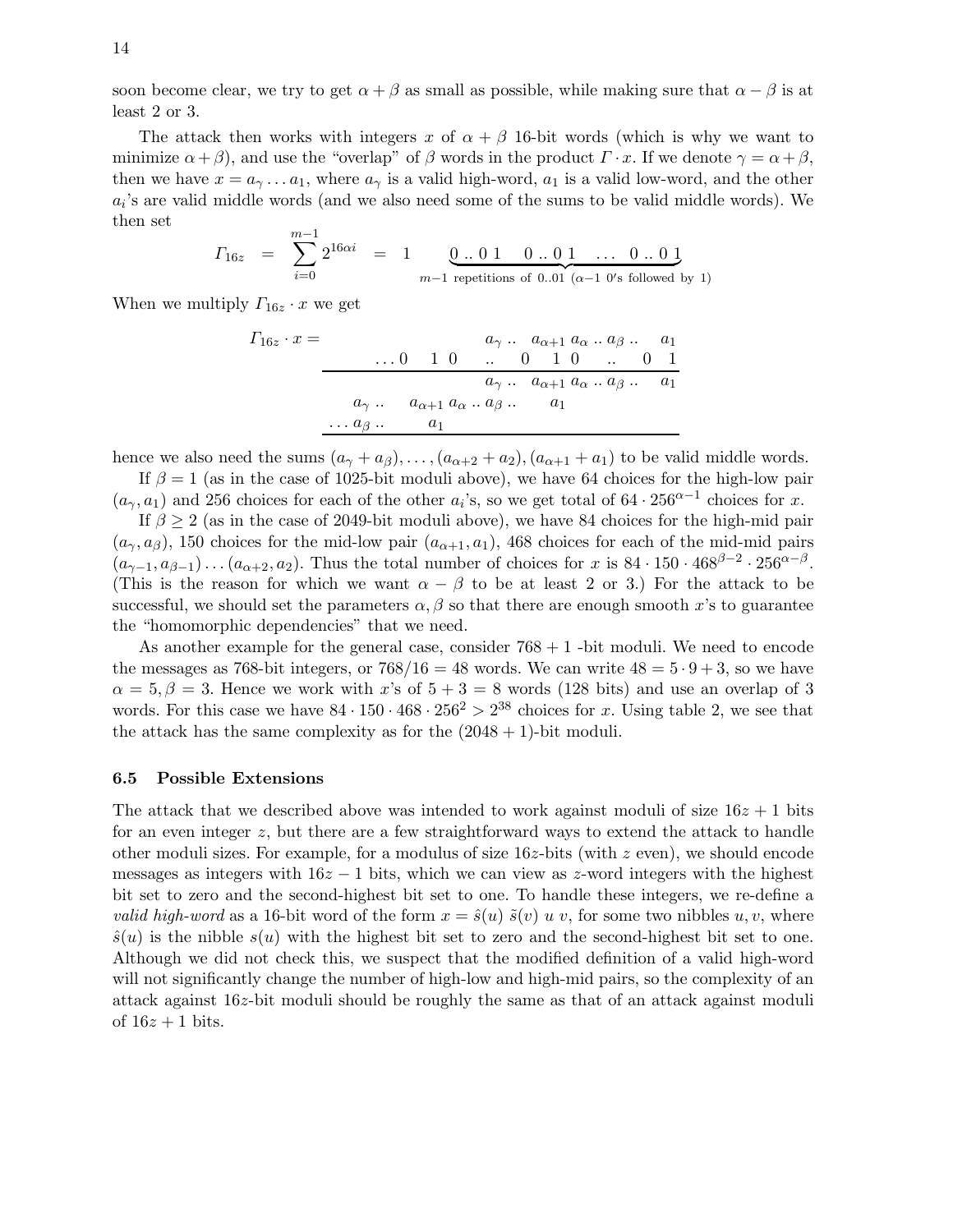Another extension of the attack is to consider also the cases where there are some carry bits between the nibbles in the computation of  $\Gamma \cdot x$ . For example, for the case of  $\beta \geq 2$  (see Section 6.4) we can have carry bits between the "overlap" words in the multiplication without affecting the attack. We estimate that considering these carry bits can increase the number of possible x's by about a factor of  $2^{\beta-1}$  (since we can have x's that cause any pattern of carry bits inside a string of length  $\beta$  nibbles).

Yet another plausible extension is to handle the case where not only the first and last words of the encoding have different formats, but also one other word in the middle. This is the case, for example, when we encode a message m of length less than half the size of the modulus. In that case, the form of the highest word would be  $x = \bar{s}(u) s(v) u v$ , the form of the lowest word would be  $x = \bar{s}(u) s(v) v 6$ , and there would be one other word somewhere in the middle of the form  $x = s(u) \tilde{s}(v) u v$ . In this case we may be able to modify  $\Gamma$  a little, so that the spacing of the ones is not equal throughout the number. For example, if we have  $x = abcd$  and  $\Gamma = 10010001$ , we get

$$
\begin{array}{rcl}\n\Gamma \cdot x = & a \ b \ c \ d \\
& & \ 1 \ 0 \ 0 \ 1 \ 0 \ 0 \ 0 \ 1 \\
& & \ a \ b \ c \ d \\
a \ b \ c \ d \\
a \ b \ c \ e \ b \ c \ d \ a \ b \ c \ d\n\end{array}
$$

Now notice that the word e only appears once in the middle, and so we can arrange it so that it would have a different form than the other words. This technique can potentially be used to find more forgeries, or to reduce the complexity of the attack against certain moduli-lengths.

### 7 Second Attack Against iso/iec 9796-1

## 7.1 Introduction

At Eurocrypt 2000, Grieu [7] presented a more efficient attack against iso/iec 9796-1. The attack comprises of finding pairs of message  $(m, m')$  such that:

$$
\frac{\mu(m)}{\mu(m')} = \frac{a}{b}
$$

for some given small integers  $a, b$ . One obtains two such pairs of messages,  $(m_1, m'_1)$  and  $(m_2, m'_2)$ , and then using

$$
\mu(m_1) \cdot \mu(m'_2) = \mu(m'_1) \cdot \mu(m_2)
$$

it is possible to express the signature of  $m_1$  as a function of the signatures of the three other messages.

We restrict the attack and the description of  $ISO/IEC$  9796-1 to moduli of size k where k mod  $16 \in \{0, \pm 1, \pm 2\}$ , and to messages of size  $z = \lfloor (k+2)/16 \rfloor$  bytes, the maximum allowed message size. (Note that the attacks described in sections 5 and 6 were restricted to the case  $k \equiv 1 \mod 16.$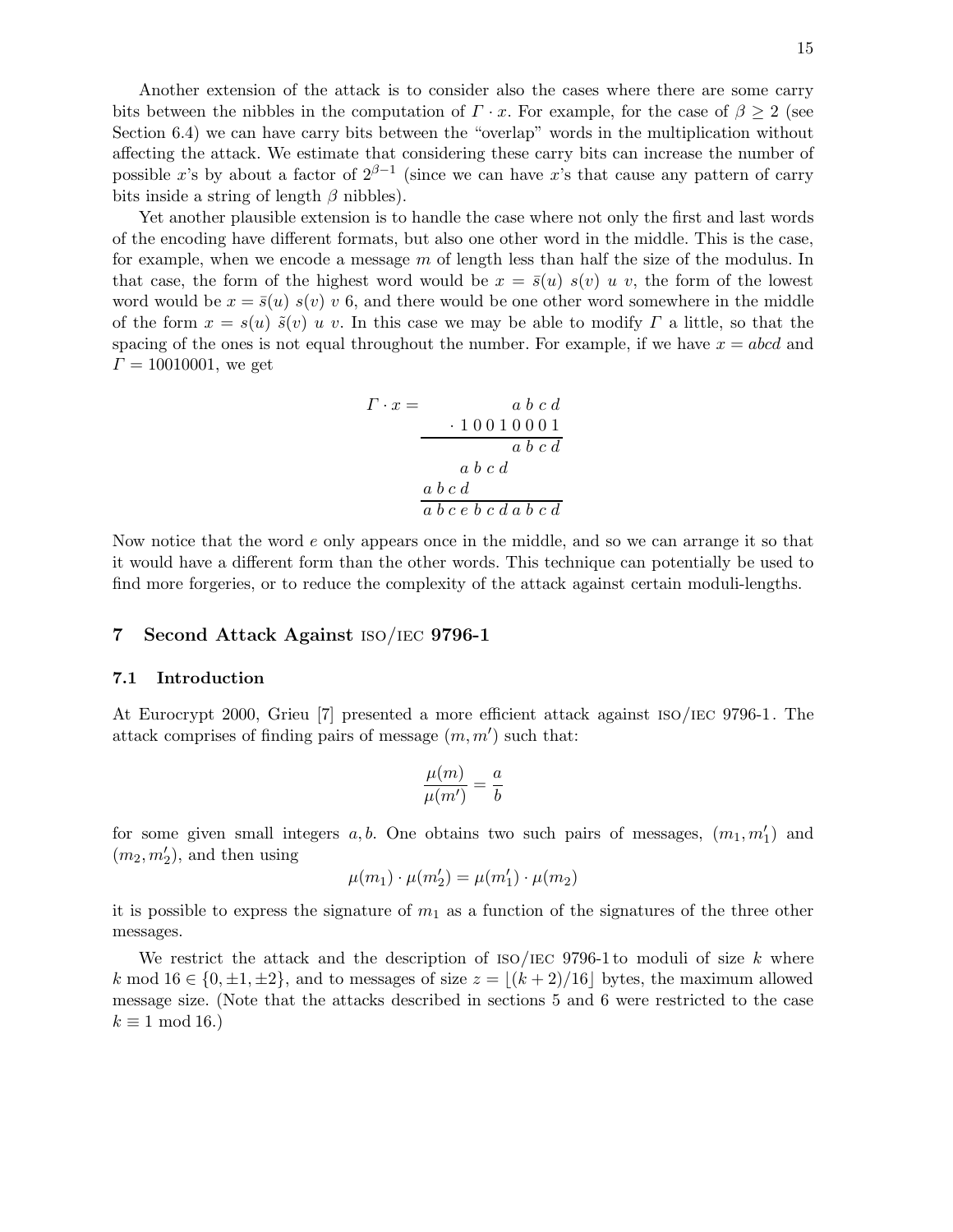With these restrictions, the construction of the redundant message  $\mu(m)$  amounts to the local transformation of each byte  $m_i$  of the message m by an injection  $F_i$ , yielding the redundant message

$$
\mu(m) = F_z(m_z) \parallel F_{z-1}(m_{z-1}) \parallel .. \parallel F_2(m_2) \parallel F_1(m_1)
$$

with the injections  $F_i$  transforming an individual byte  $m_i$  of two 4 bit digits  $x \parallel y$  as defined by

$$
F_1(x \parallel y) = s(x) \parallel s(y) \parallel y \parallel [6]_4
$$
  
\n
$$
F_i(x \parallel y) = s(x) \parallel s(y) \parallel x \parallel y \quad \text{for } 1 < i < z
$$
  
\n
$$
F_z(x \parallel y) = [1]_1 \parallel [s(x)]_{k+2} \mod 16 \parallel s(y) \oplus 1 \parallel x \parallel y
$$
\n(10)

where  $[w]_i$  denotes the least significant i bits of w (so  $[w]_i \equiv w \mod 2^i$ ), and  $s(x)$  is the permutation defined in section 4. As we said above, the attack consists of selecting two small positive integers  $a, b$  and search for message pairs  $A, B$  that yield redundant messages satisfying

$$
\frac{\mu(A)}{\mu(B)} = \frac{a}{b} \tag{11}
$$

#### 7.2 Choosing the Ratio  $a/b$

The encoding function  $\mu$  imposes some restrictions on the ratio  $a/b$  that can be used for this attack. First, we can restrict our choice of a, b to  $a < b$ , since the ratios  $a/b$  and  $b/a$  correspond to the same message pairs (in reverse order). Similarly, we can restrict ourselves to relatively prime a, b. Also, since  $\mu(A)$  and  $\mu(B)$  are strings of equal length with the most significant bit set to one, we must have  $b < 2a$ . Next, we observe that Equation (11) can be written as

$$
\mu(B) \cdot a = \mu(A) \cdot b,
$$

and since the encoding  $\mu$  dictates that  $\mu(B)$  mod 16 =  $\mu(A)$  mod 16 = 6, it follows that we must have  $6a \equiv 6b \mod 16$ , or in other words  $a \equiv b \mod 8$ . Finally, in the attack below it will be convenient to assume that  $a \geq 9$ . Thus, in the following we restrict our choice of the ratio  $a/b$  to co-prime integers a, b with  $9 \le a < b < 2a$  and  $a \equiv b \mod 8$ . Some examples of ratios  $a/b$  satisfying these requirements are 9/17, 11/19, and 13/21.

## 7.3 Making the Search Manageable

Consider a hypothetical message pair A, B satisfying (11). Since the fraction  $a/b$  is chosen to be irreducible, then denoting  $W = \gcd(\mu(A), \mu(B))$  we have

$$
\mu(A) = a \cdot W \quad \text{and} \quad \mu(B) = b \cdot W \tag{12}
$$

We break up A, B into z bytes. We notice that our choice  $9 \le a < b$ , in conjunction with the restriction we put on k mod 16, implies  $W < 2^{16z}$ . Thus, we can similarly break up W into z 16-bit strings

$$
A = a_z \parallel a_{z-1} \parallel ... \parallel a_2 \parallel a_1 \quad (a_i < 2^8)
$$
  
\n
$$
B = b_z \parallel b_{z-1} \parallel ... \parallel b_2 \parallel b_1 \quad (b_i < 2^8)
$$
  
\n
$$
W = w_z \parallel w_{z-1} \parallel ... \parallel w_2 \parallel w_1 \quad (w_i < 2^{16})
$$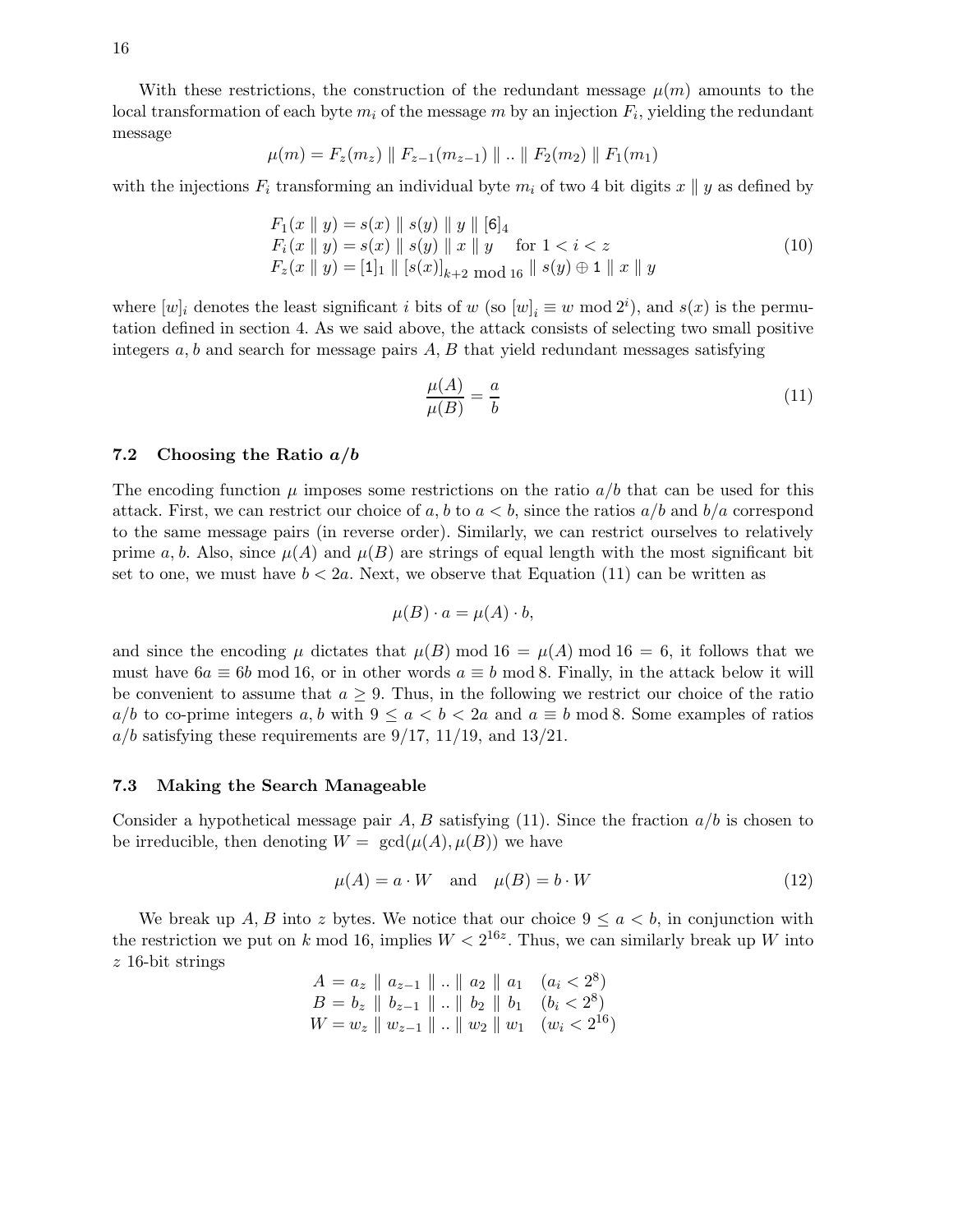We break up each of the two multiplications appearing in  $(12)$  into z multiply and add steps operating on each of the  $w_i$ , performed from right to left, with  $z - 1$  steps generating an overflow to the next step, and a last step producing the remaining left  $(k+2 \mod 16) + 13$  bits. We define the overflows

$$
\bar{a}_0 = \bar{a}_z = 0 \qquad \qquad \bar{b}_0 = \bar{b}_z = 0 \n\bar{a}_i = \lfloor (a w_i + \bar{a}_{i-1})/2^{16} \rfloor \qquad \bar{b}_i = \lfloor (b w_i + \bar{b}_{i-1})/2^{16} \rfloor \qquad \text{for } 1 \le i < z
$$
\n(13)

The notations above can be pictorially described as follows:

| overflows: $\bar{a}_{z-1}$ $\bar{a}_{z-2}$ $\bar{a}_1$ 0 $b_{z-1}$ $b_{z-2}$ $b_1$ |                                                                                                                        |  |  |  |  |       |
|------------------------------------------------------------------------------------|------------------------------------------------------------------------------------------------------------------------|--|--|--|--|-------|
|                                                                                    | $w_z$ $w_{z-1}$ . $w_2$ $w_1$ $w_z$ $w_{z-1}$ . $w_2$                                                                  |  |  |  |  | $w_1$ |
|                                                                                    |                                                                                                                        |  |  |  |  |       |
|                                                                                    | $\overline{E} = F_z(a_z) F_{z-1}(a_{z-1}) \dots F_2(a_2) F_1(a_1) = F_z(b_z) F_{z-1}(b_{z-1}) \dots F_2(b_2) F_1(b_1)$ |  |  |  |  |       |

Using these notations, we can transform (12) into the equivalent

$$
F_i(a_i) = aw_i + \bar{a}_{i-1} \mod 2^{16} \quad F_i(b_i) = bw_i + \bar{b}_{i-1} \mod 2^{16} \quad \text{for } 1 \le i < z
$$
\n
$$
F_i(a_z) = aw_z + \bar{a}_{z-1} \qquad F_z(b_z) = bw_z + \bar{b}_{z-1} \tag{14}
$$

The search for message pairs A, B satisfying (11) is equivalent to the search of  $w_i$ ,  $a_i$ ,  $b_i$ ,  $\bar{a}_i$ ,  $\bar{b}_i$  satisfying (13) and (14). This is z smaller problems, linked together by the overflows  $\bar{a}_i$ ,  $\bar{b}_i$ .

# 7.4 Reducing Overflows  $\bar{a}_i$ ,  $\bar{b}_i$  to one Link  $l_i$

Definition (13) of the overflows  $\bar{a}_i$ ,  $\bar{b}_i$  implies, by induction

$$
\bar{a}_i = \left\lfloor \frac{a\left[W\right]_{16i}}{2^{16i}} \right\rfloor \quad \text{and} \quad \bar{b}_i = \left\lfloor \frac{b\left[W\right]_{16i}}{2^{16i}} \right\rfloor \quad \text{for } 1 \le i < z \tag{15}
$$

Since  $0 \leq [W]_{16i} < 2^{16i}$  we have

$$
0 \le \bar{a}_i < a \quad \text{and} \quad 0 \le \bar{b}_i < b \tag{16}
$$

We also observe that  $\bar{a}_i/\bar{b}_i$  is roughly equal to the ratio  $a/b$ , more precisely equation (15) implies successively

$$
a \frac{[W]_{16i}}{2^{16i}} - 1 < \bar{a}_i \le a \frac{[W]_{16i}}{2^{16i}} \quad \text{and} \quad b \frac{[W]_{16i}}{2^{16i}} - 1 < \bar{b}_i \le b \frac{[W]_{16i}}{2^{16i}}
$$
\n
$$
\frac{\bar{a}_i}{a} \le \frac{[W]_{16i}}{2^{16i}} < \frac{\bar{a}_i + 1}{a} \quad \text{and} \quad \frac{\bar{b}_i}{b} \le \frac{[W]_{16i}}{2^{16i}} < \frac{\bar{b}_i + 1}{b}
$$
\n
$$
a \frac{\bar{b}_i}{b} - 1 < \bar{a}_i < a \frac{\bar{b}_i + 1}{b} \quad \text{and} \quad b \frac{\bar{a}_i}{a} - 1 < \bar{b}_i < b \frac{\bar{a}_i + 1}{a}
$$

so, as consequence of their definition, the  $\bar{a}_i$ ,  $\bar{b}_i$  must satisfy

$$
-a < a\bar{b}_i - b\bar{a}_i < b \tag{17}
$$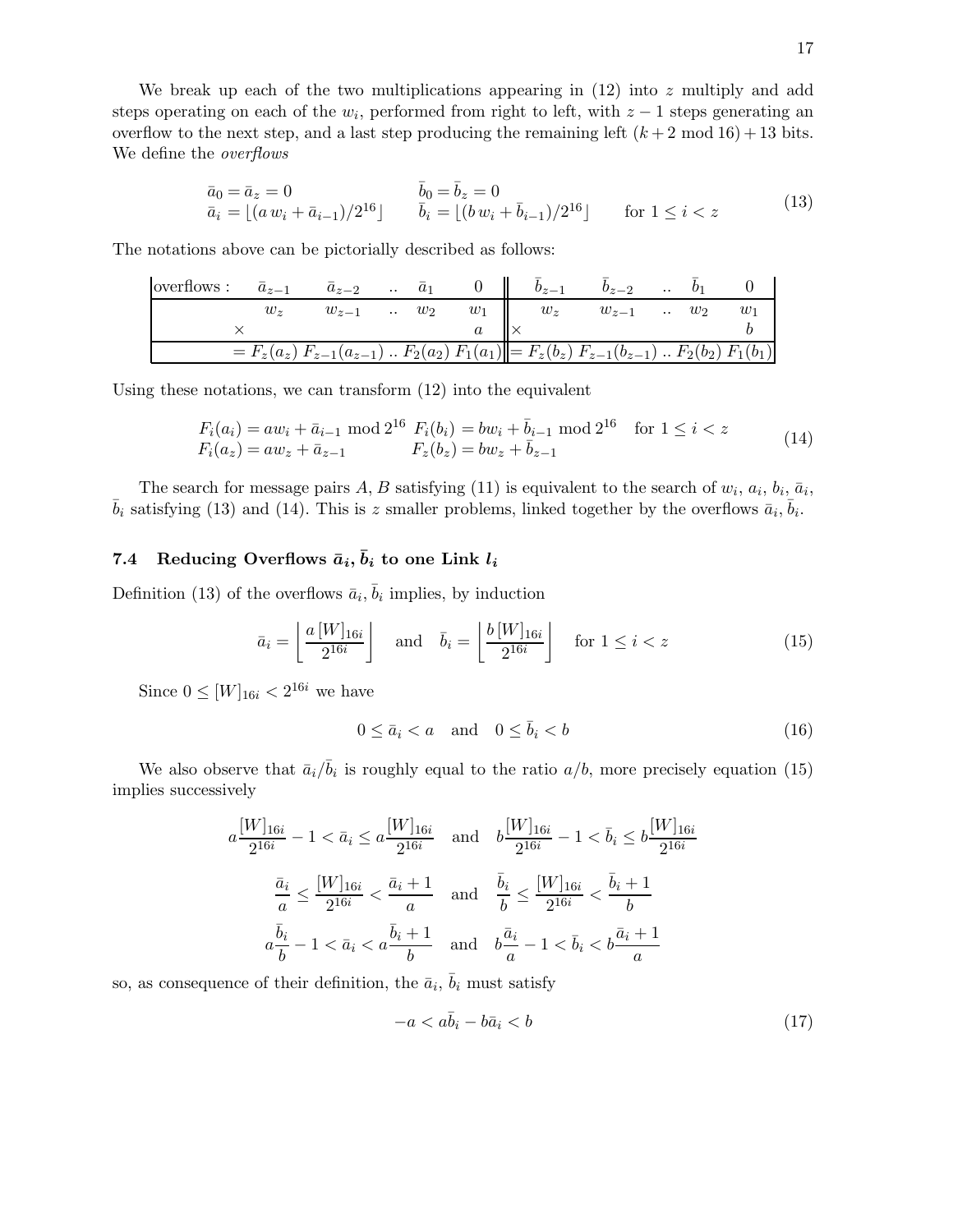For a given  $\bar{b}_i$  with  $0 \le \bar{b}_i < b$ , one or two  $\bar{a}_i$  are solutions of (17):  $|a\,\bar{b}_i/b|$ , and  $|a\,\bar{b}_i/b| + 1$ if and only if  $a\bar{b}_i \mod b > b - a$ .

It is handy to group  $\bar{a}_i$ ,  $\bar{b}_i$  into a single *link* defined as

$$
l_i = \bar{a}_i + \bar{b}_i + 1 \qquad \text{with} \quad 1 \le l_i < a + b \tag{18}
$$

so we can rearrange (17) into

$$
\bar{a}_i = \left\lfloor \frac{a \, l_i}{a+b} \right\rfloor \quad \text{and} \quad \bar{b}_i = \left\lfloor \frac{b \, l_i}{a+b} \right\rfloor \tag{19}
$$

## 7.5 Turning the Problem into a Graph Traversal

For  $1 \leq i \leq z$ , we define a set of triples  $T_i$  as

$$
T_i = \{ (l_i, w_i, l_{i-1}) \mid \exists (a_i, b_i, \bar{a}_i, \bar{b}_i, \bar{a}_{i-1}, \bar{b}_{i-1}) \text{ satisfying } (13), (14), (16), (18), (19) \}
$$

We consider a layered graph, where the vertices in the  $i$ 'th layer are all the elements of  $T_i$ , and there is an edge between the two vertices  $(l_i, w, l_{i-1}) \in T_i$  and  $(l'_{i-1}, w', l'_{i-2}) \in T_{i-1}$  if and only if  $l_{i-1} = l'_{i-1}$ . Solving (11) is equivalent to finding a connected path from an element of  $T_1$  to an element of  $T_z$ . If this can be achieved, a suitable W is obtained by concatenating the  $w_i$  in the path, and  $\mu(A)$ ,  $\mu(B)$  follow from (12).

#### 7.6 Building and Traversing the Graph

The graph can be explored in either direction with about equal ease, we describe the right to left procedure. Initially we start with the only link  $l_0 = 1$ . At step  $i = 1$  and growing, for each of the link at the previous step, we vary  $b_i$  in range  $[0, \ldots, 2^8 - 1]$  and directly compute

$$
w_i = \left( F_i(b_i) - \left\lfloor \frac{b \, l_{i-1}}{a+b} \right\rfloor \right) b^{-1} \mod 2^{16} \tag{20}
$$

Using an inverted table of  $F_i$  we can determine in one lookup if there exist an  $a_i$  such that

$$
F_i(a_i) = a w_i + \left\lfloor \frac{a l_{i-1}}{a+b} \right\rfloor \bmod 2^{16}
$$
 (21)

and in that case we record the new triple  $(l_i, w_i, l_{i-1})$  with the new link

$$
l_i = \left\lfloor \frac{a w_i + \left\lfloor \frac{a l_{i-1}}{a+b} \right\rfloor}{2^{16}} \right\rfloor + \left\lfloor \frac{b w_i + \left\lfloor \frac{b l_{i-1}}{a+b} \right\rfloor}{2^{16}} \right\rfloor + 1 \tag{22}
$$

We repeat this process until a step has failed to produce any link, or we reach  $i = z$  where we need to modify (20), (21), (22) by replacing the term  $2^{16}$  by  $2^{(k+2 \mod 16)+13}$ , and reject nodes where  $l_z \neq 1$ .

If we produce a link in the last step  $i = z$ , we can obtain a solution to (11) by backtracking any path followed, and the resulting graph covers all the solutions.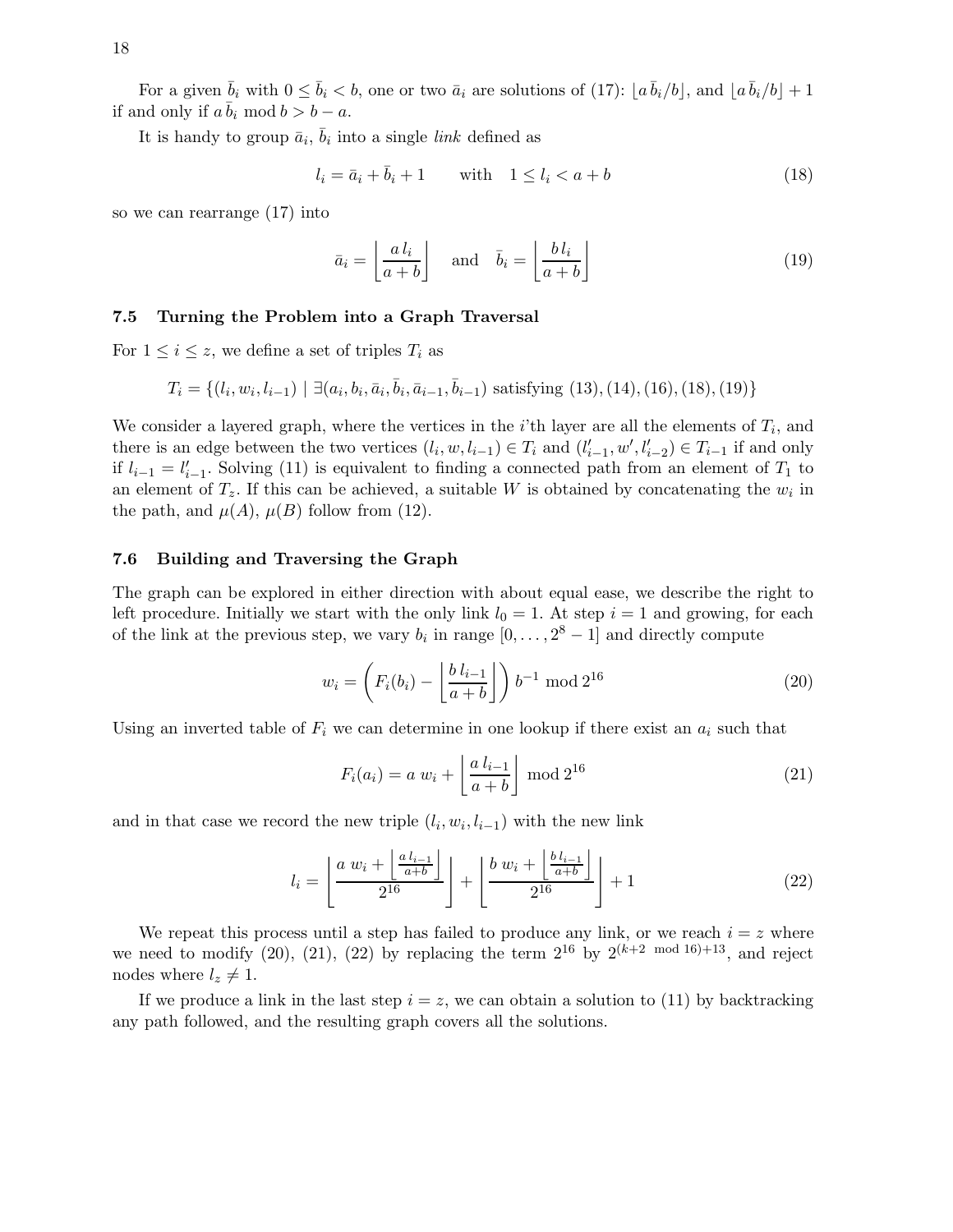❝❛ 85 14 ❜ f2 ba ❜ 7d 7b ❜ 64 f3 ❜ ef 9d ❜ ac e3 ❜ f2 ba ❜ 64 f3 ❜ 7d 7b ❜ ef 9d ❜ ac e3 ❜ f2 ba ❜ 64 f3 ❜ 7d 7b ❜ ef 9d ❜ ac e3 ❜ f2 ba ❜ 64 f3 ❜ 7d 7b ❜ ef 9d ❜ ac e3 ❜ f2 ba ❜ 64 f3 ❜ 7d 7b ❜ ef 9d ❜ ac e3 ❜ f2 ba ❜ 64 f3 ❜ 15 6a ❜ 7d 7b ❜ ef 9d ❜ ac e3 ❜ 2c d9 ❜ 3c 67 ❝❛ 6d 0e ❝❛ 87 b8 ❝❛ 4d 9e ❝❛ 9d fe ❝❛ 07 58

Fig. 1. Graph of solutions of (11) for  $k = 256$  and  $a/b = 11/19$ 

Exploration for the simplest ratio  $9/17$  stops on the first step, but  $11/19$  is more fruitful. For example, for modulus size  $k = 256$ , and restricting to nodes belonging to a solution, we can draw the graph in figure 1.

Using this graph to produce solutions to (11) is simple: message pairs are obtained by choosing a path between terminal nodes, and collecting the message bytes  $a_i$  (resp.  $b_i$ ) shown above (resp. below) the nodes<sup>1</sup>. For example, if we follow the bottom link, the graph gives the messages:

> $A$ =85f27d64ef64ef64ef64ef64ef152c07  $B$ =14ba7bf39df39df39df39df39d6ad958

and the redundant messages:

# $\mu(A)=$ 458515f2fa7d2964c1ef2964c1ef2964c1ef2964c1ef2964c1ef3415572cef76  $\mu(B)=$ 78146bbaf67b18f3da9d18f3da9d18f3da9d18f3da9d18f3da9d2b6aadd94086

with indeed  $\mu(A)/\mu(B) = 11/19$ .

By following the upper link, we can compute another message pair  $C, D$  with the same ratio  $\mu(C)/\mu(D)$ , as:

> $C$ =85f27d64acf27d64acf27d64acf23c6d  $D$ =14ba7bf3e3ba7bf3e3ba7bf3e3ba670e

which gives:

 $\mu(C){=}$ 458515f2fA7d2964b7ac15f2fA7d2964b7ac15f2fA7d2964b7ac15f2873c2ad6  $\mu(D)=$ 78146bbaf67b18f3c8e36bbaf67b18f3c8e36bbaf67b18f3c8e36bba2f67ece6

## 7.7 Existential Forgery from the Signature of three Chosen Messages

By selecting a ratio  $a/b$  and finding two messages pairs A, B and C, D solutions of (11), we can now construct four messages  $A, B, C, D$  as exemplified in the previous section such that:

$$
\mu(A) \cdot \mu(D) = \mu(B) \cdot \mu(C) \tag{23}
$$

<sup>&</sup>lt;sup>1</sup> For the sake of convenience we have shown the bytes  $a_i$ ,  $b_i$  of messages A, B instead of the triples  $(l_i, w_i, l_{i-1})$ .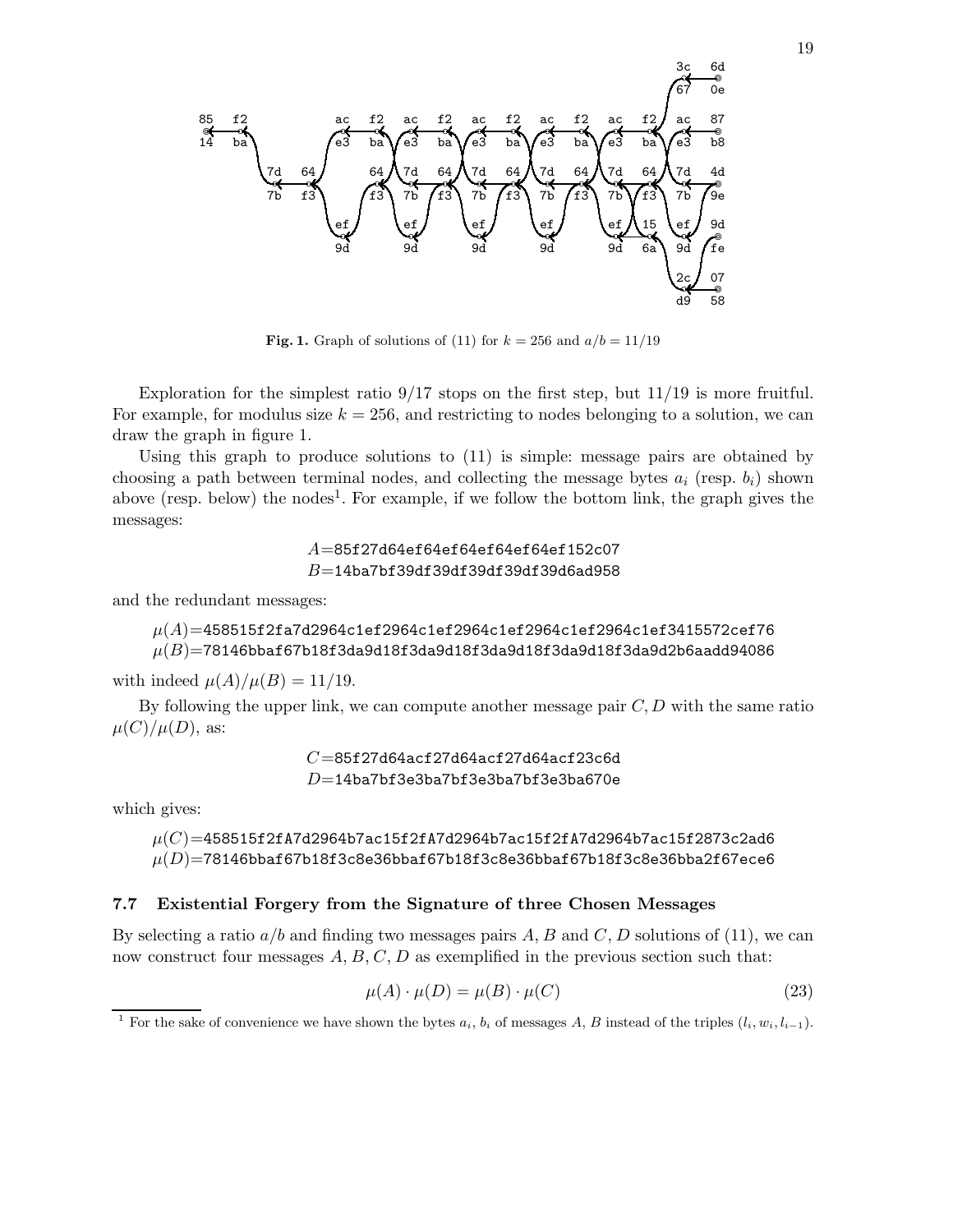In the RSA case, this enables us to express the signature of A as a function of the other signatures:

$$
\mu(A)^d = \frac{\mu(B)^d \cdot \mu(C)^d}{\mu(D)^d} \mod N
$$

In Rabin's case, we must distinguish two cases. The first case is when we have:

$$
\left(\frac{\mu(A)}{N}\right) = \left(\frac{\mu(D)}{N}\right) = -\left(\frac{\mu(B)}{N}\right) = -\left(\frac{\mu(C)}{N}\right)
$$

We can assume without loss of generality that:

$$
\left(\frac{\mu(A)}{N}\right) = \left(\frac{\mu(D)}{N}\right) = 1
$$

Then we can write:

$$
\mu(A) \cdot \mu(D) = 2^2 \cdot \frac{\mu(B)}{2} \cdot \frac{\mu(C)}{2} \mod N
$$

and denoting by  $\sigma_A, \sigma_B, \sigma_C, \sigma_D$  the signatures of messages A, B, C, D, we obtain:

$$
\sigma_A \cdot \sigma_D = 2^{2d} \cdot \sigma_B \cdot \sigma_C \mod N
$$

Therefore, from the four signatures we obtain the value of  $2^{2d}$  mod N. As explained in section 3.3, since  $\left(\frac{2}{\lambda}\right)$  $\left(\frac{2}{N}\right) = -1$ , this allows to recover the factorization of N. Note that this can only happen if the ratio  $a/b$  is such that  $\left(\frac{a}{N}\right)$  $\frac{a}{N}$ ) =  $-\left(\frac{b}{N}\right)$  $\frac{b}{N}$ .

Otherwise, one obtains the following relation between the four signatures:

$$
\sigma_A \cdot \sigma_D = \sigma_B \cdot \sigma_C \mod N
$$

which enables to forge one signature knowing the three others.

#### 7.8 Reducing the Number of Required Signatures for small e

Assume that we can find two messages  $A, B$ , solution of

$$
\frac{\mu(A)}{\mu(B)} = \frac{a^e}{b^e} \quad \text{with } a \neq b \tag{24}
$$

for some known integers  $a, b$ . For the RSA case, we can then forge the signature of A given the signature of  $B$ :

$$
\mu(A)^d = \frac{a}{b} \cdot \mu(B)^d \mod N
$$

For the Rabin case, we can either forge the signature of A given the signature of B if  $\left(\frac{a}{N}\right)$  $\frac{a}{N}$ ) =  $\left(\frac{b}{\Lambda}\right)$  $\frac{b}{N}$ ), or factor N given the two signatures if  $\left(\frac{a}{b}\right)$  $\frac{a}{N}$ ) =  $-\left(\frac{b}{N}\right)$  $\frac{b}{N}$ .

An example with  $e = 2$  and  $k = 512$  with the ratio  $19^2/25^2$  is the following message pair:

A=ECE8F706C09CA276A3FC8F00803C821D90A3C03222C37DE26F5C3FD37A886FE4 B=CA969C94FA0B801DDEEA0C22932D80570F95A9C767D27FA8F06A56E7371B16DF

An example for  $e = 3$  with  $k = 510$  and ratio  $49^3/57^3$  is:

 $A$ =C6C058A3239EE6D5ED2C4D17588B02B884A30D92B5D414DDB4B5A6DA58B6901B B=20768B854644F693DB1508DE0124B4457CD7261DF699F422D9634D5E4D5781A4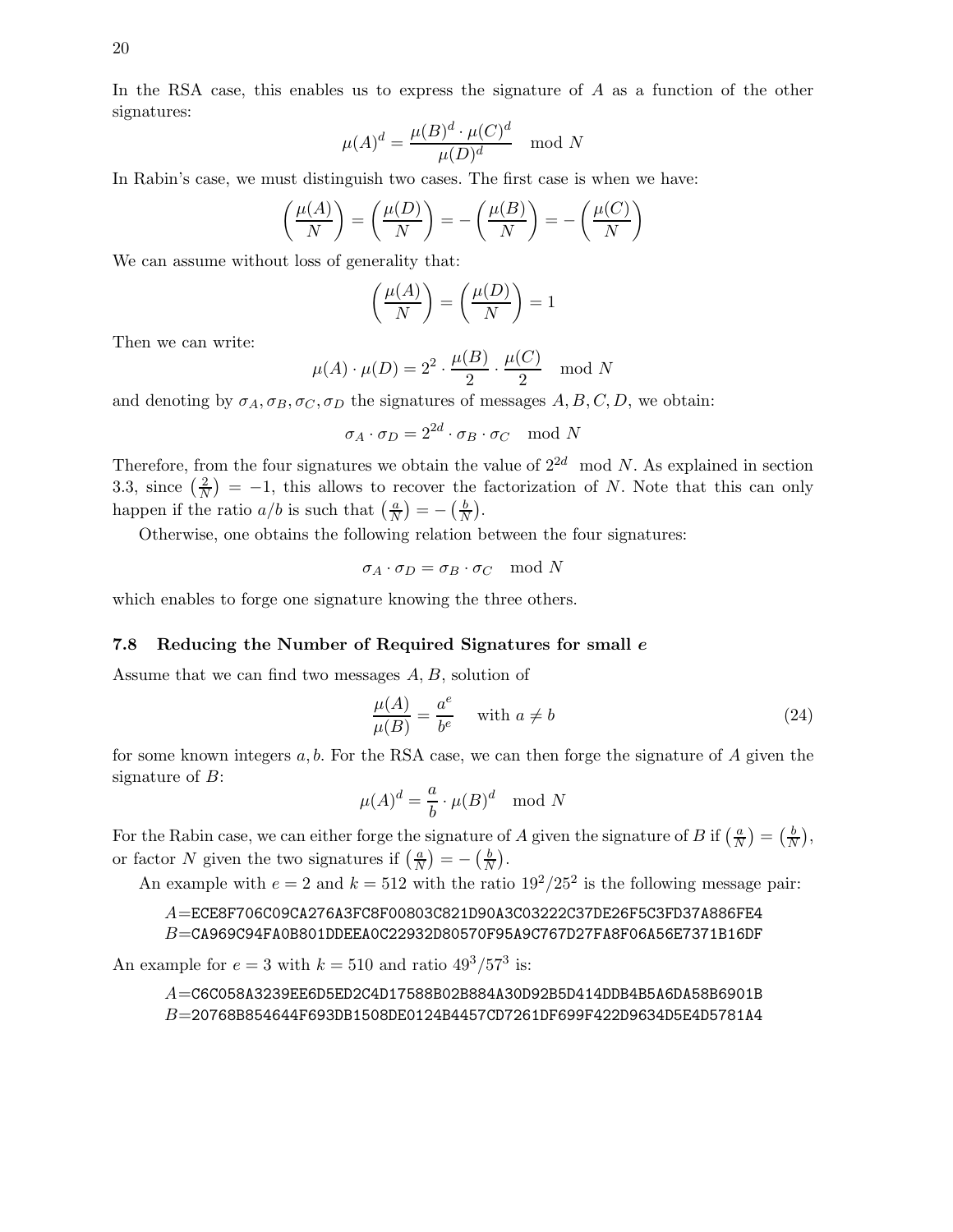## 8 Conclusion

We have shown two different attacks against the ISO/IEC 9796-1 signature standard. The first attack is based on Desmedt and Odlyzko's attack and produces a forgery with a few hundred messages. The second attack is based on a graph traversal and constructs two messages pairs whose expansion are in a common ratio; this allows to produce a forgery from only three messages. After the publication of those attacks, the ISO/IEC 9796-1 standard has been withdrawn.

Acknowledgments: the improved attack of section 3.5 was suggested by one of the referees.

## References

- 1. D. Coppersmith, S. Halevi and C. Jutla, ISO 9796-1 and the new forgery strategy, Research contribution to P1363, 1999, available at http://grouper.ieee.org/groups/1363/contrib.html.
- 2. J.S. Coron, D. Naccache and J.P. Stern, On the security of RSA Padding, Proceedings of Crypto '99, LNCS vol. 1666, Springer-Verlag, 1999, pp. 1-18.
- 3. Y. Desmedt and A. Odlyzko. A chosen text attack on the RSA cryptosystem and some discrete logarithm schemes, Proceedings of Crypto '85, LNCS 218, pp. 516–522.
- 4. K. Dickman, On the frequency of numbers containing prime factors of a certain relative magnitude, Arkiv för matematik, astronomi och fysik, vol. 22A, no. 10, pp. 1–14, 1930.
- 5. L. Guillou, J.-J. Quisquater, M. Walker, P. Landrock and C. Shaer, Precautions taken against various attacks in iso/iec dis 9796, Proceedings of Eurocrypt' 90, LNCS 473, pp 465–473, 1991.
- 6. S. Goldwasser, S. Micali and R. Rivest, A digital signature scheme secure against adaptive chosen-message attacks, SIAM Journal of computing, 17(2):281-308, April 1988.
- 7. F. Grieu, A chosen message attack on the ISO/IEC 9796-1 signature scheme, Advances in Cryptology Eurocrypt 2000, LNCS 1807, pp. 70–80.
- 8. ISO/IEC 9796, Information technology Security techniques Digital signature scheme giving message recovery, Part 1 : Mechanisms using redundancy, 1991.
- 9. C. Lanczos, An iterative method for the solution of the eigenvalue problem of linear differential and integral operator, J. Res. Nat. Bur. Standards, 1950, vol. 45, pp. 255–282.
- 10. H. W. Lenstra, Jr., Factoring integers with elliptic curves, Ann. of Math. (2) 126 (1987) pp. 649-673.
- 11. A.J. Menezes, P. C. van Oorschot and S.A. Vanstone, Handbook of Applied Cryptography, CRC press, 1996.
- 12. J.-F. Misarsky, How (not) to design RSA signature schemes, Public-key cryptography, Springer-Verlag, Lectures notes in computer science 1431, pp. 14–28, 1998.
- 13. R. Rivest, A. Shamir and L. Adleman, A method for obtaining digital signatures and public key cryptosystems, CACM 21, 1978.
- 14. V. Shoup, Number Theory C++ Library (NTL) version 5.3.1. Available at www.shoup.net.
- 15. D. Stinson, Cryptography: theory and practice, CRC Press, Inc. 1995.

## A Useful Pairs for the Attack from Section 6

We provide in table 4 the list of high-low pairs  $(x, y)$  of 16-bit words, together with their sum  $z = x + y$ . Recall that a high-low pair  $(x, y)$  is such that x is a valid high word, y is a valid low word, and  $z = x + y$  is a valid middle word. All the constants in the table are given in hexadecimal (base-16) representation.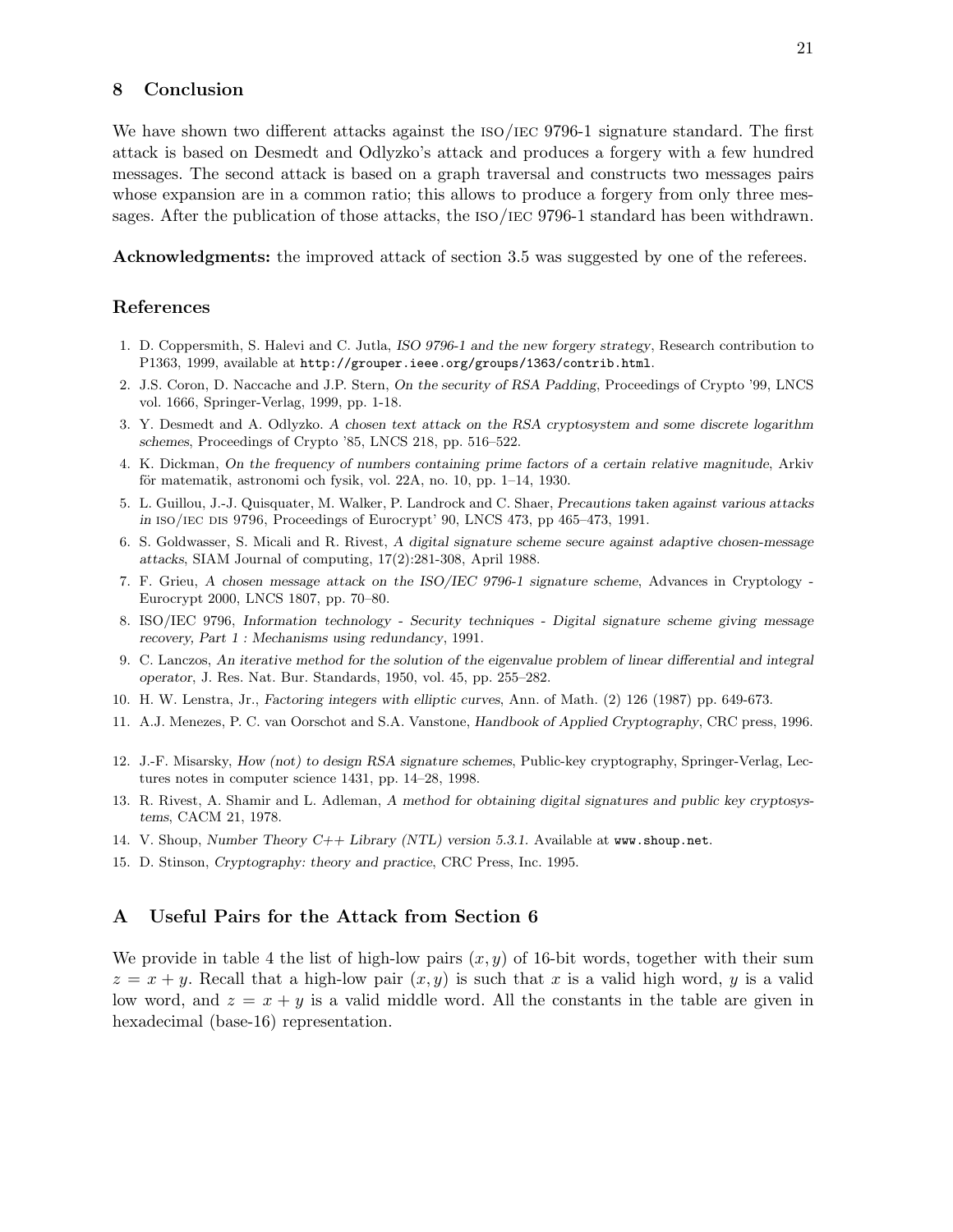| $x=8$ f30 af60 8f80 bfa0 afd0 b211 d221 9241 c251 d291 92f1 a462                                                                                                                                           |  |  |  |  |  |  |
|------------------------------------------------------------------------------------------------------------------------------------------------------------------------------------------------------------|--|--|--|--|--|--|
| $y=$ 0316 4316 4316 2266 1316 0d96 1ce6 1d96 0d96 2ce6 1ce6 3ba6                                                                                                                                           |  |  |  |  |  |  |
| $z=\,$ 9246 f276 d296 e206 c2e6 bfa7 ef07 afd7 cfe7 ff77 afd7 e008                                                                                                                                         |  |  |  |  |  |  |
| $x =$ a4d2 94f2 d923 9943 8983 99f3 8834 a864 8884 b8a4 a8d4 8585                                                                                                                                          |  |  |  |  |  |  |
| $y = 4$ ba6 3ba6 2456 4456 2456 5316 1316 5316 5316 3266 2316 6086                                                                                                                                         |  |  |  |  |  |  |
| $z=\texttt{f}$ 078 d098 fd79 dd99 add9 ed09 9b4a fb7a db9a eb0a cbea e60b                                                                                                                                  |  |  |  |  |  |  |
| $x = 95$ f5 d326 9346 8386 93f6 ae67 aed7 9ef7 8138 8138 9148 b1a8                                                                                                                                         |  |  |  |  |  |  |
| $y=6086$ 2456 4456 2456 5316 3ba6 4ba6 3ba6 2ba6 6ad6 3ba6 4ad6                                                                                                                                            |  |  |  |  |  |  |
| $z=\mathtt{f67b}$ <code>f77c</code> d79c <code>a7dc</code> <code>e70c</code> <code>ea0d</code> <code>fa7d</code> <code>da9d</code> <code>acde</code> <code>ec0e</code> <code>ccee</code> <code>fc7e</code> |  |  |  |  |  |  |
|                                                                                                                                                                                                            |  |  |  |  |  |  |
| $x=$ a1d8 cc59 8c89 ba1a 8a3a 9a4a 8a8a caea c75b c7eb 97fb b61c                                                                                                                                           |  |  |  |  |  |  |
| $y = 1$ ad6 2526 2526 4456 5456 2456 4456 2316 1ba6 0ba6 1ba6 1f76                                                                                                                                         |  |  |  |  |  |  |
| $z=\,$ bcae f17f b1af fe70 de90 bea0 cee0 ee00 e301 d391 b3a1 d592                                                                                                                                         |  |  |  |  |  |  |
| $x =$ a66c 96fc bb1d 8b3d 9b4d 8b8d bbad 9bfd cd5e cdee 9dfe b01f                                                                                                                                          |  |  |  |  |  |  |
| $y = 1$ f76 4e06 2ce6 1d96 2d96 6ce6 1ce6 2ce6 1ba6 0ba6 1ba6 4456                                                                                                                                         |  |  |  |  |  |  |
| $z={\tt c}$ 5e2 e502 e803 a8d3 c8e3 f873 d893 c8e3 e904 d994 b9a4 f475                                                                                                                                     |  |  |  |  |  |  |
| $x = 803f 904f 808f$ c0ef                                                                                                                                                                                  |  |  |  |  |  |  |
| $y = 5456245644562316$                                                                                                                                                                                     |  |  |  |  |  |  |

**Table 4.** High-Low Pairs  $(x, y)$  and their sum  $z = x + y$ 

## B A Concrete iso/iec 9796-1 Forgery using the Attack from Section 6

The forgery is given for a 1025-bit modulus with  $e = 3$ . Let us denote the 112-bit constant  $\Gamma = 1001001$ , where each digit represents a 16-bit word.

**Step 1 :** For  $1 \leq i \leq 273$ , we let  $x_i = (a_i b_i c_i d_i)$  be an integer such that

$$
a_i = \bar{s}(u_{i,1}) \ \tilde{s}(u_{i,2}) \ u_{i,1} \ u_{i,2}
$$
  
\n
$$
b_i = s(u_{i,3}) \ s(u_{i,4}) \ u_{i,3} \ u_{i,4}
$$
  
\n
$$
c_i = s(u_{i,5}) \ s(u_{i,6}) \ u_{i,5} \ u_{i,6}
$$
  
\n
$$
d_i = s(u_{i,7}) \ s(u_{i,8}) \ u_{i,8} \quad 6
$$

where  $v[i] = u_{i,1} u_{i,2} u_{i,3} u_{i,4} u_{i,5} u_{i,6} u_{i,7} u_{i,8}$  is given in Table 5. We obtain  $M_i = \Gamma \cdot x_i$ , which is a valid encoding for a message  $m_i$ , such that  $M_i = \mu(m_i)$ .

**Step 2**: Obtain the 272 signatures  $s_i = \mu_{\text{ISO}}(m_i)^d \mod N$  for  $1 \le i \le 272$ .

**Step 3 :** The signature of  $m_{273}$  is given by:

$$
\mu(m_{273})^d = \Gamma^{-139} \prod_{i=1}^{587} p_i^{-g[i]} \prod_{i=1}^{272} s_i^{b[i]} \mod N,
$$
\n(25)

where  $p_i$  is the *i*-th prime, and the **b**[i]'s and **g**[i]'s are given in Table 6.